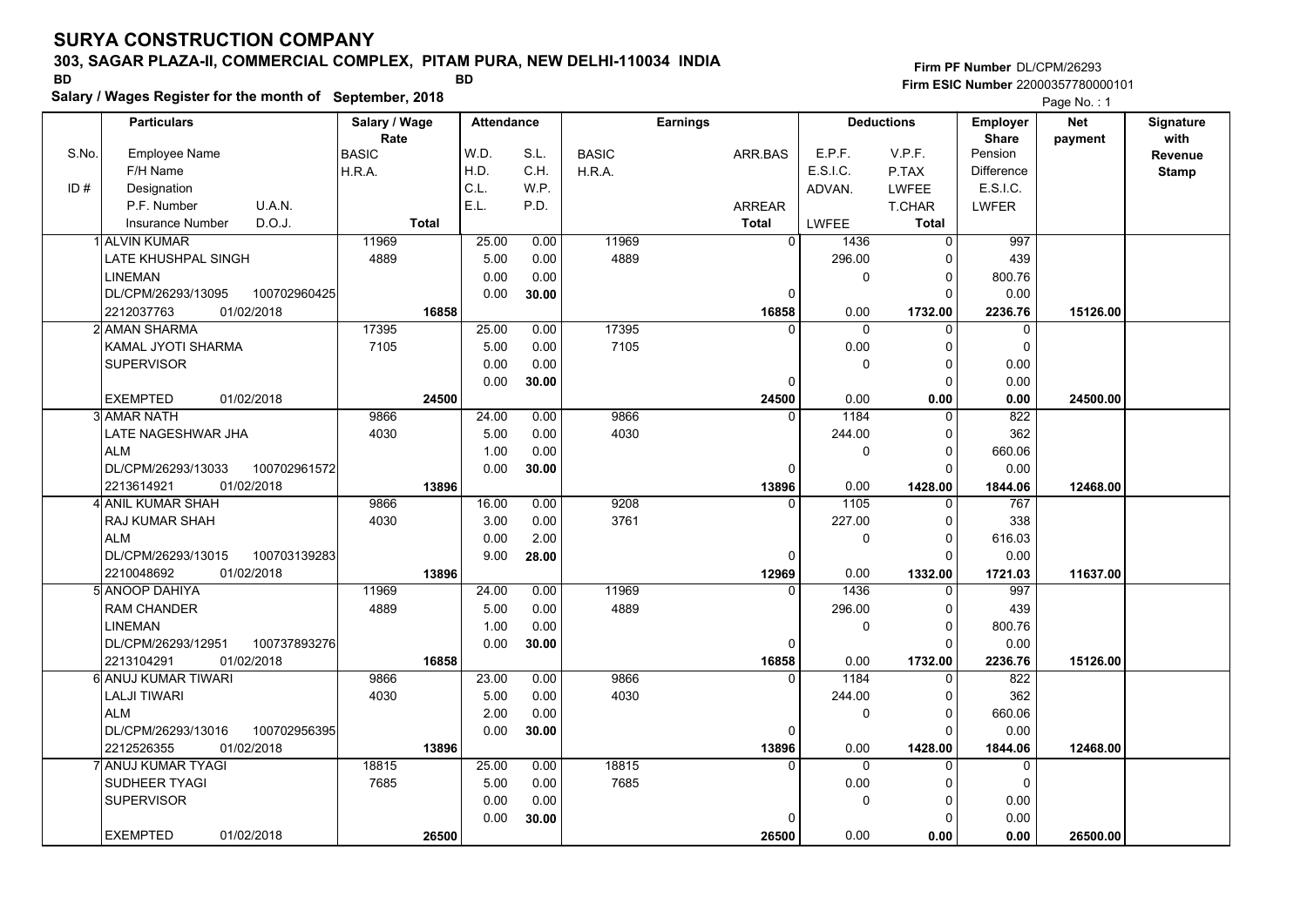#### **303, SAGAR PLAZA-II, COMMERCIAL COMPLEX, PITAM PURA, NEW DELHI-110034 INDIA**

**Salary / Wages Register for the month of September, 2018 BD BD**

**Firm PF Number**DL/CPM/26293**Firm ESIC Number** 22000357780000101

|       | <b>Particulars</b>                 | Salary / Wage        |              | <b>Attendance</b> |       |              | <b>Earnings</b> |                  | <b>Deductions</b> | <b>Employer</b>  | <b>Net</b> | Signature       |
|-------|------------------------------------|----------------------|--------------|-------------------|-------|--------------|-----------------|------------------|-------------------|------------------|------------|-----------------|
| S.No. | Employee Name                      | Rate<br><b>BASIC</b> |              | W.D.              | S.L.  | <b>BASIC</b> | ARR.BAS         | E.P.F.           | V.P.F.            | Share<br>Pension | payment    | with<br>Revenue |
|       | F/H Name                           | H.R.A.               |              | H.D.              | C.H.  | H.R.A.       |                 | E.S.I.C.         | P.TAX             | Difference       |            | <b>Stamp</b>    |
| ID#   | Designation                        |                      |              | C.L.              | W.P.  |              |                 | ADVAN.           | <b>LWFEE</b>      | E.S.I.C.         |            |                 |
|       | U.A.N.<br>P.F. Number              |                      |              | E.L.              | P.D.  |              | <b>ARREAR</b>   |                  | T.CHAR            | <b>LWFER</b>     |            |                 |
|       | D.O.J.<br><b>Insurance Number</b>  |                      | <b>Total</b> |                   |       |              | <b>Total</b>    | LWFEE            | <b>Total</b>      |                  |            |                 |
|       | 8 ANUP SINGH                       | 11969                |              | 23.00             | 0.00  | 11969        |                 | 0<br>1436        | 0                 | 997              |            |                 |
|       | LT. KRIPA RAM                      | 4889                 |              | 5.00              | 0.00  | 4889         |                 | 296.00           | $\Omega$          | 439              |            |                 |
|       | <b>LINEMAN</b>                     |                      |              |                   |       |              |                 | $\mathbf 0$      |                   |                  |            |                 |
|       |                                    |                      |              | 2.00              | 0.00  |              |                 |                  | 0<br>$\Omega$     | 800.76           |            |                 |
|       | DL/CPM/26293/12957<br>100702970812 |                      |              | 0.00              | 30.00 |              |                 | $\mathbf 0$      |                   | 0.00             |            |                 |
|       | 2213612693<br>01/02/2018           |                      | 16858        |                   |       |              | 16858           | 0.00<br>1184     | 1732.00           | 2236.76          | 15126.00   |                 |
|       | 9 ARJUN                            | 9866                 |              | 21.00             | 0.00  | 9866<br>4030 |                 | $\Omega$         | $\Omega$          | 822              |            |                 |
|       | PAPPU                              | 4030                 |              | 5.00              | 0.00  |              |                 | 244.00           | $\Omega$          | 362              |            |                 |
|       | <b>ALM</b>                         |                      |              | 4.00              | 0.00  |              |                 | 0                | $\Omega$          | 660.06           |            |                 |
|       | DL/CPM/26293/13114<br>101098201910 |                      |              | 0.00              | 30.00 |              |                 | $\Omega$         | $\Omega$          | 0.00             |            |                 |
|       | 2016638028<br>01/02/2018           |                      | 13896        |                   |       |              | 13896           | 0.00             | 1428.00           | 1844.06          | 12468.00   |                 |
|       | 10 ASHOK KUMAR                     | 9866                 |              | 0.00              | 0.00  | 0            |                 | $\Omega$<br>0    | $\mathbf 0$       | 0                |            |                 |
|       | <b>LATE BHIM SINGH</b>             | 4030                 |              | 0.00              | 0.00  | 0            |                 | 0.00             | $\Omega$          | $\mathbf 0$      |            |                 |
|       | <b>ALM</b>                         |                      |              | 0.00              | 30.00 |              |                 | 0                | $\Omega$          | 0.00             |            |                 |
|       | DL/CPM/26293/13130<br>100737048646 |                      |              | 0.00              | 0.00  |              |                 | $\mathbf 0$      | $\Omega$          | 0.00             |            |                 |
|       | 2213613249<br>01/02/2018           |                      | 13896        |                   |       |              |                 | 0.00<br>0        | 0.00              | 0.00             | 0.00       |                 |
|       | 11 ASHOK YADAV                     | 9866                 |              | 24.00             | 0.00  | 9866         |                 | 1184             | $\Omega$          | 822              |            |                 |
|       | <b>HAKARU YADAV</b>                | 4030                 |              | 5.00              | 0.00  | 4030         |                 | 244.00           | $\Omega$          | 362              |            |                 |
|       | <b>ALM</b>                         |                      |              | 1.00              | 0.00  |              |                 | $\mathbf 0$      | $\Omega$          | 660.06           |            |                 |
|       | 100736589097<br>DL/CPM/26293/13081 |                      |              | 0.00              | 30.00 |              |                 | 0                | $\Omega$          | 0.00             |            |                 |
|       | 2213623399<br>01/02/2018           |                      | 13896        |                   |       |              | 13896           | 0.00             | 1428.00           | 1844.06          | 12468.00   |                 |
|       | 12 BABLU MANDAL                    | 11969                |              | 24.00             | 0.00  | 11969        |                 | 1436<br>$\Omega$ | $\Omega$          | 997              |            |                 |
|       | <b>SIGESHWAR</b>                   | 4889                 |              | 5.00              | 0.00  | 4889         |                 | 296.00           | $\Omega$          | 439              |            |                 |
|       | <b>FOREMAN</b>                     |                      |              | 1.00              | 0.00  |              |                 | 0                | $\mathbf 0$       | 800.76           |            |                 |
|       | DL/CPM/26293/12940<br>100927921851 |                      |              | 0.00              | 30.00 |              |                 | 0                | $\Omega$          | 0.00             |            |                 |
|       | 2012893907<br>01/02/2018           |                      | 16858        |                   |       |              | 16858           | 0.00             | 1732.00           | 2236.76          | 15126.00   |                 |
|       | 13 BIJENDER KASHYAP                | 11969                |              | 24.00             | 0.00  | 11969        |                 | 1436<br>$\Omega$ | $\Omega$          | 997              |            |                 |
|       | OM PRAKASH                         | 4889                 |              | 5.00              | 0.00  | 4889         |                 | 296.00           | $\Omega$          | 439              |            |                 |
|       | <b>LINEMAN</b>                     |                      |              | 1.00              | 0.00  |              |                 | 0                | 0                 | 800.76           |            |                 |
|       | 100737573439<br>DL/CPM/26293/13090 |                      |              | 0.00              | 30.00 |              |                 | 0                | $\Omega$          | 0.00             |            |                 |
|       | 2212868548<br>01/02/2018           |                      | 16858        |                   |       |              | 16858           | 0.00             | 1732.00           | 2236.76          | 15126.00   |                 |
|       | 14 BIJENDER SINGH                  | 9866                 |              | 24.00             | 0.00  | 9866         |                 | 1184<br>$\Omega$ | $\Omega$          | 822              |            |                 |
|       | <b>BALWANT SINGH</b>               | 4030                 |              | 5.00              | 0.00  | 4030         |                 | 244.00           | $\Omega$          | 362              |            |                 |
|       | <b>ALM</b>                         |                      |              | 1.00              | 0.00  |              |                 | 0                | 0                 | 660.06           |            |                 |
|       | DL/CPM/26293/13032<br>100702725732 |                      |              | 0.00              | 30.00 |              |                 | $\Omega$         | $\Omega$          | 0.00             |            |                 |
|       | 2207262251<br>01/02/2018           |                      | 13896        |                   |       |              | 13896           | 0.00             | 1428.00           | 1844.06          | 12468.00   |                 |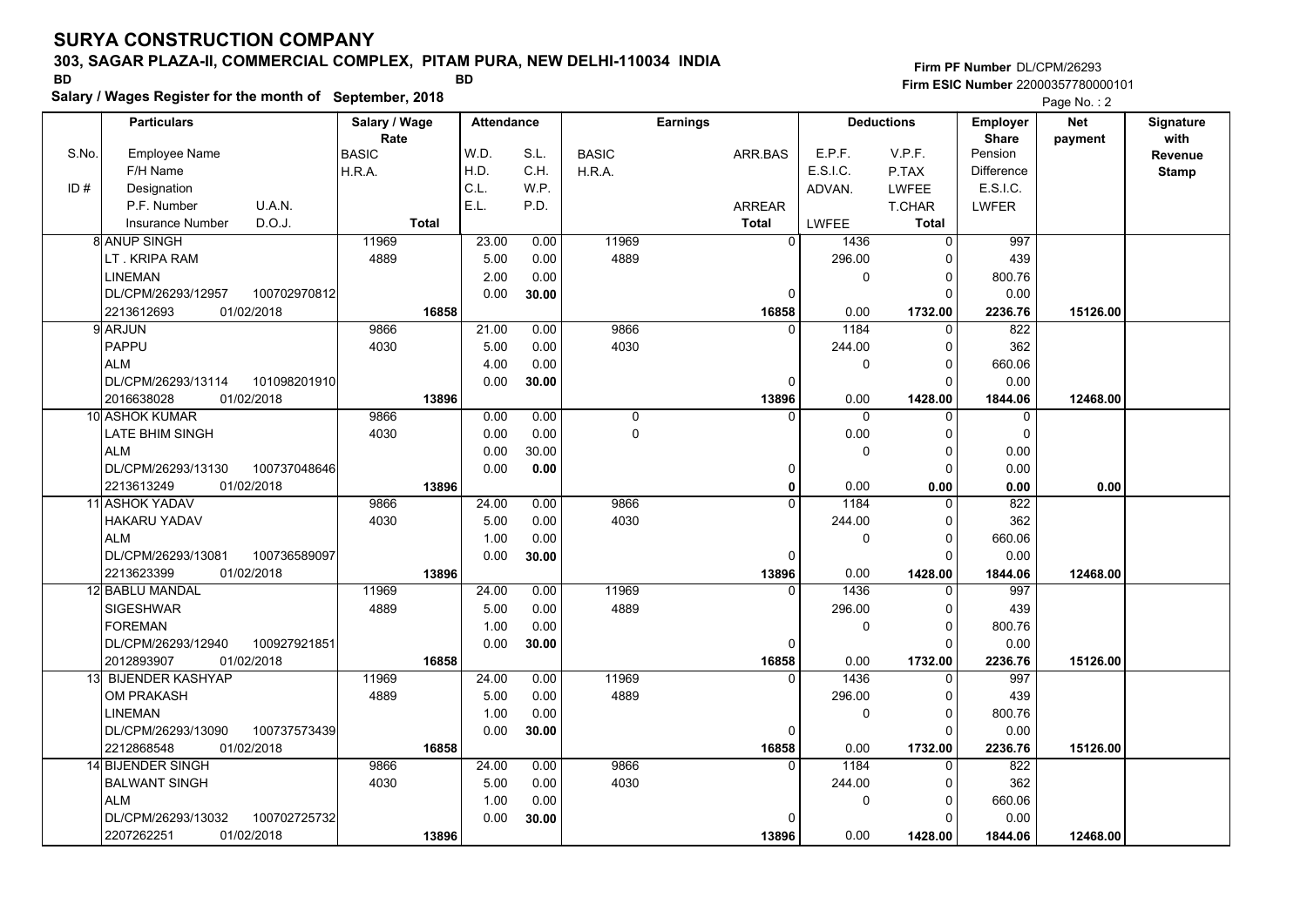### **303, SAGAR PLAZA-II, COMMERCIAL COMPLEX, PITAM PURA, NEW DELHI-110034 INDIA**

**Salary / Wages Register for the month of September, 2018 BD BD**

**Firm PF Number**DL/CPM/26293**Firm ESIC Number** 22000357780000101

|       | <b>Particulars</b>                 | Salary / Wage        | <b>Attendance</b> |       |              | <b>Earnings</b> |                        | <b>Deductions</b> | Employer                | <b>Net</b> | Signature<br>with |
|-------|------------------------------------|----------------------|-------------------|-------|--------------|-----------------|------------------------|-------------------|-------------------------|------------|-------------------|
| S.No. | Employee Name                      | Rate<br><b>BASIC</b> | W.D.              | S.L.  | <b>BASIC</b> | ARR.BAS         | E.P.F.                 | V.P.F.            | <b>Share</b><br>Pension | payment    | Revenue           |
|       | F/H Name                           | H.R.A.               | H.D.              | C.H.  | H.R.A.       |                 | E.S.I.C.               | P.TAX             | <b>Difference</b>       |            | <b>Stamp</b>      |
| ID#   | Designation                        |                      | C.L.              | W.P.  |              |                 | ADVAN.                 | <b>LWFEE</b>      | E.S.I.C.                |            |                   |
|       | U.A.N.<br>P.F. Number              |                      | E.L.              | P.D.  |              | ARREAR          |                        | T.CHAR            | <b>LWFER</b>            |            |                   |
|       | D.O.J.<br>Insurance Number         | <b>Total</b>         |                   |       |              | <b>Total</b>    | <b>LWFEE</b>           | Total             |                         |            |                   |
|       | 15 BIRENDER                        | 11969                | 23.00             | 0.00  | 11969        |                 | $\overline{0}$<br>1436 | 0                 | 997                     |            |                   |
|       | LT SURAJ MAL                       | 4889                 | 5.00              | 0.00  | 4889         |                 | 296.00                 | 0                 | 439                     |            |                   |
|       | <b>LINEMAN</b>                     |                      | 2.00              | 0.00  |              |                 | 0                      | $\Omega$          | 800.76                  |            |                   |
|       | DL/CPM/26293/12956<br>100702972901 |                      | 0.00              | 30.00 |              |                 | $\Omega$               | $\Omega$          | 0.00                    |            |                   |
|       | 2213674436<br>01/02/2018           | 16858                |                   |       |              | 16858           | 0.00                   | 1732.00           | 2236.76                 | 15126.00   |                   |
|       | 16 BYAS PRASAD                     | 9866                 | 17.00             | 0.00  | 9537         |                 | 1144<br>$\Omega$       | $\mathbf 0$       | 794                     |            |                   |
|       | <b>MOHAN PRASAD</b>                | 4030                 | 3.00              | 0.00  | 3896         |                 | 236.00                 | $\Omega$          | 350                     |            |                   |
|       | <b>ALM</b>                         |                      | 0.00              | 1.00  |              |                 | 0                      | $\Omega$          | 638.07                  |            |                   |
|       | DL/CPM/26293/13017<br>100737336161 |                      | 9.00              | 29.00 |              |                 | $\Omega$               | $\Omega$          | 0.00                    |            |                   |
|       | 2016086946<br>01/02/2018           | 13896                |                   |       |              | 13433           | 0.00                   | 1380.00           | 1782.07                 | 12053.00   |                   |
|       | 17 CHAMAN                          | 9866                 | 24.00             | 0.00  | 9866         |                 | 1184<br>$\Omega$       | $\mathbf 0$       | 822                     |            |                   |
|       | <b>LEKH RAJ</b>                    | 4030                 | 5.00              | 0.00  | 4030         |                 | 244.00                 | $\Omega$          | 362                     |            |                   |
|       | <b>ALM</b>                         |                      | 1.00              | 0.00  |              |                 | 0                      | $\Omega$          | 660.06                  |            |                   |
|       | DL/CPM/26293/12999<br>101098201906 |                      | 0.00              | 30.00 |              |                 | $\Omega$               | $\Omega$          | 0.00                    |            |                   |
|       | 2016605911<br>01/02/2018           | 13896                |                   |       |              | 13896           | 0.00                   | 1428.00           | 1844.06                 | 12468.00   |                   |
|       | 18 CHETAN KUMAR                    | 11969                | 24.00             | 0.00  | 11969        |                 | 1436<br>$\Omega$       | 0                 | 997                     |            |                   |
|       | <b>NARAYAN SINGH PAL</b>           | 4889                 | 5.00              | 0.00  | 4889         |                 | 296.00                 | $\Omega$          | 439                     |            |                   |
|       | <b>LINEMAN</b>                     |                      | 1.00              | 0.00  |              |                 | 0                      | $\Omega$          | 800.76                  |            |                   |
|       | 100737500059<br>DL/CPM/26293/12947 |                      | 0.00              | 30.00 |              |                 | $\Omega$               | $\Omega$          | 0.00                    |            |                   |
|       | 01/02/2018<br>2206596547           | 16858                |                   |       |              | 16858           | 0.00                   | 1732.00           | 2236.76                 | 15126.00   |                   |
|       | 19 CHHOTAKAN MUKHIYA               | 9866                 | 25.00             | 0.00  | 9866         |                 | 1184<br>$\Omega$       | $\Omega$          | 822                     |            |                   |
|       | LT. RAMAJI MUKHIYA                 | 4030                 | 5.00              | 0.00  | 4030         |                 | 244.00                 | $\Omega$          | 362                     |            |                   |
|       | <b>ALM</b>                         |                      | 0.00              | 0.00  |              |                 | 0                      | $\Omega$          | 660.06                  |            |                   |
|       | DL/CPM/26293/13112<br>100737103069 |                      | 0.00              | 30.00 |              |                 | 0                      | $\Omega$          | 0.00                    |            |                   |
|       | 2207262194<br>01/02/2018           | 13896                |                   |       |              | 13896           | 0.00                   | 1428.00           | 1844.06                 | 12468.00   |                   |
|       | 20 CHHOTE LAL                      | 11969                | 24.00             | 0.00  | 11969        |                 | 1436<br>$\Omega$       | $\Omega$          | 997                     |            |                   |
|       | <b>SARJU PRASAD</b>                | 4889                 | 5.00              | 0.00  | 4889         |                 | 296.00                 | 0                 | 439                     |            |                   |
|       | <b>LINEMAN</b>                     |                      | 1.00              | 0.00  |              |                 | 0                      | $\Omega$          | 800.76                  |            |                   |
|       | 100703243826<br>DL/CPM/26293/12960 |                      | 0.00              | 30.00 |              |                 | 0                      | $\Omega$          | 0.00                    |            |                   |
|       | 2206568813<br>01/02/2018           | 16858                |                   |       |              | 16858           | 0.00                   | 1732.00           | 2236.76                 | 15126.00   |                   |
|       | 21 CHIRAG BHATNAGAR                | 9866                 | 25.00             | 0.00  | 9866         |                 | 1184<br>$\Omega$       | $\Omega$          | 822                     |            |                   |
|       | <b>NARESH KUMAR</b>                | 4030                 | 5.00              | 0.00  | 4030         |                 | 244.00                 | 0                 | 362                     |            |                   |
|       | <b>ALM</b>                         |                      | 0.00              | 0.00  |              |                 | 0                      | $\Omega$          | 660.06                  |            |                   |
|       | DL/CPM/26293/12966<br>100737513291 |                      | 0.00              | 30.00 |              |                 | $\Omega$               | $\Omega$          | 0.00                    |            |                   |
|       | 1013583678<br>01/02/2018           | 13896                |                   |       |              | 13896           | 0.00                   | 1428.00           | 1844.06                 | 12468.00   |                   |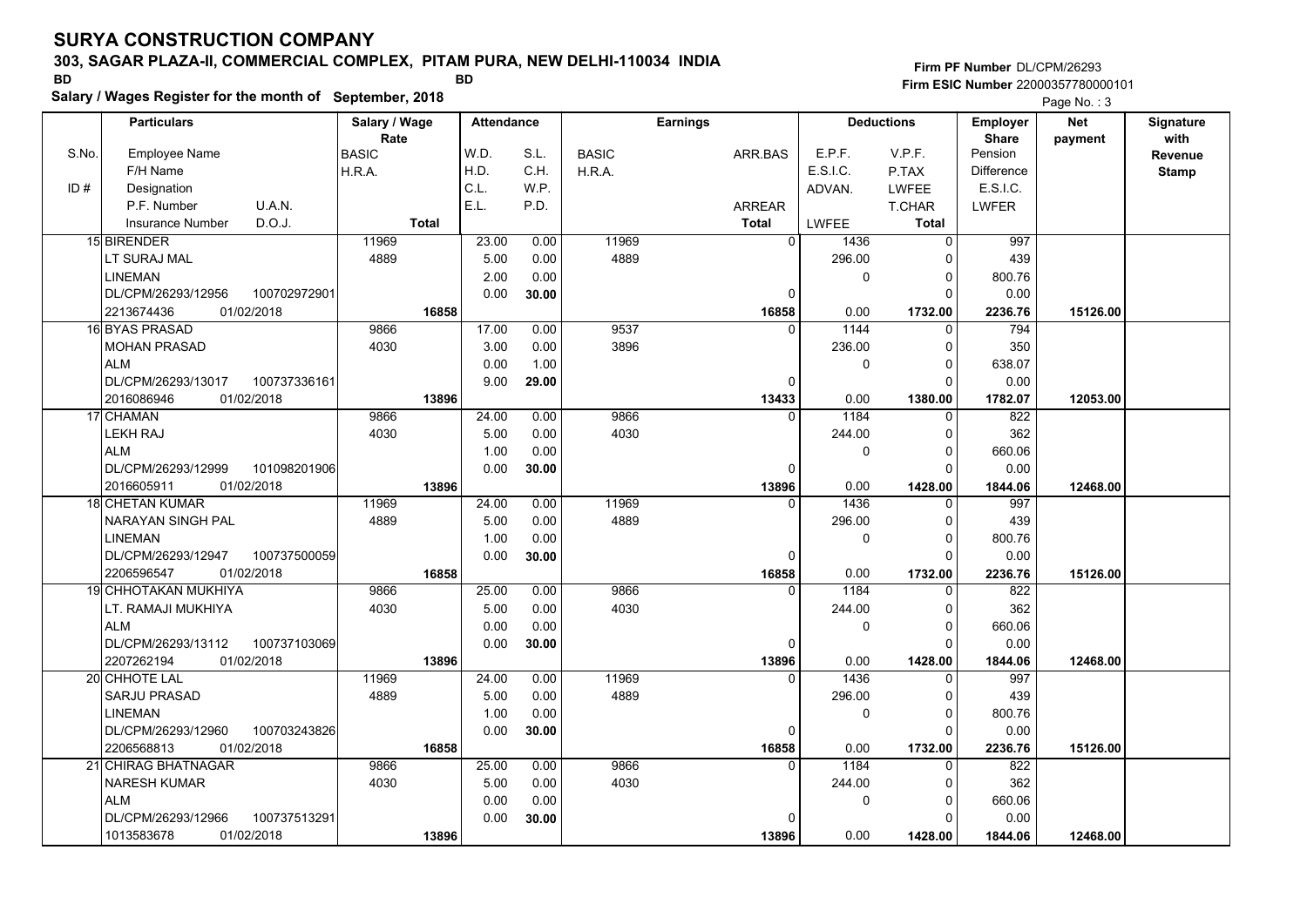#### **303, SAGAR PLAZA-II, COMMERCIAL COMPLEX, PITAM PURA, NEW DELHI-110034 INDIA**

**Salary / Wages Register for the month of September, 2018 BD BD**

### **Firm PF Number**DL/CPM/26293**Firm ESIC Number** 22000357780000101

|       | <b>Particulars</b>                 | Salary / Wage          | <b>Attendance</b> |       |              | <b>Earnings</b> |                        | <b>Deductions</b>    | Employer                | <b>Net</b> | Signature    |
|-------|------------------------------------|------------------------|-------------------|-------|--------------|-----------------|------------------------|----------------------|-------------------------|------------|--------------|
| S.No. | <b>Employee Name</b>               | Rate                   | W.D.              | S.L.  | <b>BASIC</b> |                 | E.P.F.                 | V.P.F.               | <b>Share</b><br>Pension | payment    | with         |
|       | F/H Name                           | <b>BASIC</b><br>H.R.A. | H.D.              | C.H.  |              | ARR.BAS         | E.S.I.C.               | P.TAX                | <b>Difference</b>       |            | Revenue      |
| ID#   | Designation                        |                        | C.L.              | W.P.  | H.R.A.       |                 | ADVAN.                 | <b>LWFEE</b>         | E.S.I.C.                |            | <b>Stamp</b> |
|       | U.A.N.<br>P.F. Number              |                        | E.L.              | P.D.  |              | <b>ARREAR</b>   |                        | T.CHAR               | LWFER                   |            |              |
|       | D.O.J.<br><b>Insurance Number</b>  | <b>Total</b>           |                   |       |              | <b>Total</b>    | <b>LWFEE</b>           | <b>Total</b>         |                         |            |              |
|       |                                    | 11969                  |                   |       | 11969        |                 | $\Omega$               |                      |                         |            |              |
|       | 22 DAYAKANT THAKUR                 |                        | 23.00             | 0.00  |              |                 | 1436                   | $\mathbf 0$          | 997                     |            |              |
|       | LATE YOGENDRA THAKUR               | 4889                   | 5.00              | 0.00  | 4889         |                 | 296.00                 | $\Omega$             | 439                     |            |              |
|       | <b>LINEMAN</b>                     |                        | 2.00              | 0.00  |              |                 | 0                      | $\Omega$<br>$\Omega$ | 800.76                  |            |              |
|       | DL/CPM/26293/13026<br>100702964650 |                        | 0.00              | 30.00 |              | $\mathbf 0$     |                        |                      | 0.00                    |            |              |
|       | 2203173891<br>01/02/2018           | 16858                  |                   |       |              | 16858           | 0.00                   | 1732.00              | 2236.76                 | 15126.00   |              |
|       | 23 DEEPAK PAL                      | 9866                   | 24.00             | 0.00  | 9866         |                 | 1184<br>$\Omega$       | $\mathbf{0}$         | 822                     |            |              |
|       | <b>BISHAMBER</b>                   | 4030                   | 5.00              | 0.00  | 4030         |                 | 244.00                 | $\Omega$             | 362                     |            |              |
|       | <b>ALM</b>                         |                        | 1.00              | 0.00  |              |                 | 0                      | $\Omega$             | 660.06                  |            |              |
|       | DL/CPM/26293/13030<br>100736153680 |                        | 0.00              | 30.00 |              | $\Omega$        |                        | $\Omega$             | 0.00                    |            |              |
|       | 01/02/2018<br>2213613412           | 13896                  |                   |       |              | 13896           | 0.00                   | 1428.00              | 1844.06                 | 12468.00   |              |
|       | 24 DHARAM SINGH                    | 11969                  | 24.00             | 0.00  | 11969        |                 | $\Omega$<br>1436       | $\mathbf{0}$         | 997                     |            |              |
|       | LATE PURAN SINGH                   | 4889                   | 5.00              | 0.00  | 4889         |                 | 296.00                 | $\Omega$             | 439                     |            |              |
|       | <b>LINEMAN</b>                     |                        | 1.00              | 0.00  |              |                 | 0                      | $\Omega$             | 800.76                  |            |              |
|       | DL/CPM/26293/13120<br>100737064436 |                        | 0.00              | 30.00 |              | $\Omega$        |                        | $\Omega$             | 0.00                    |            |              |
|       | 2207266813<br>01/02/2018           | 16858                  |                   |       |              | 16858           | 0.00                   | 1732.00              | 2236.76                 | 15126.00   |              |
|       | 25 DHARAMBIR                       | 9866                   | 21.00             | 0.00  | 9866         | $\Omega$        | 1184                   | 0                    | 822                     |            |              |
|       | <b>CHARAN SINGH</b>                | 4030                   | 5.00              | 0.00  | 4030         |                 | 244.00                 | $\Omega$             | 362                     |            |              |
|       | <b>ALM</b>                         |                        | 4.00              | 0.00  |              |                 | $\mathbf 0$            | $\Omega$             | 660.06                  |            |              |
|       | DL/CPM/26293/13250<br>101300279559 |                        | 0.00              | 30.00 |              | $\Omega$        |                        | $\Omega$             | 0.00                    |            |              |
|       | 2213602013<br>02/05/2018           | 13896                  |                   |       |              | 13896           | 0.00                   | 1428.00              | 1844.06                 | 12468.00   |              |
|       | 26 DHARMENDER KUMAR                | 11969                  | 25.00             | 0.00  | 11969        |                 | $\overline{0}$<br>1436 | $\Omega$             | 997                     |            |              |
|       | <b>MAHADEV</b>                     | 4889                   | 5.00              | 0.00  | 4889         |                 | 296.00                 | $\Omega$             | 439                     |            |              |
|       | <b>LINEMAN</b>                     |                        | 0.00              | 0.00  |              |                 | 0                      | $\Omega$             | 800.76                  |            |              |
|       | DL/CPM/26293/12954<br>100702986633 |                        | 0.00              | 30.00 |              | $\pmb{0}$       |                        | $\Omega$             | 0.00                    |            |              |
|       | 2213613521<br>01/02/2018           | 16858                  |                   |       |              | 16858           | 0.00                   | 1732.00              | 2236.76                 | 15126.00   |              |
|       | 27 DINESH                          | 11969                  | 23.00             | 0.00  | 11969        |                 | 1436<br>$\Omega$       | $\mathbf{0}$         | 997                     |            |              |
|       | <b>JAI KISHAN</b>                  | 4889                   | 5.00              | 0.00  | 4889         |                 | 296.00                 | $\Omega$             | 439                     |            |              |
|       | <b>LINEMAN</b>                     |                        | 2.00              | 0.00  |              |                 | 0                      | $\Omega$             | 800.76                  |            |              |
|       | 100702883529<br>DL/CPM/26293/13020 |                        | 0.00              | 30.00 |              | 0               |                        | $\Omega$             | 0.00                    |            |              |
|       | 2213623403<br>01/02/2018           | 16858                  |                   |       |              | 16858           | 0.00                   | 1732.00              | 2236.76                 | 15126.00   |              |
|       | 28 DINESH                          | 11969                  | 23.00             | 0.00  | 11969        |                 | 1436<br>$\Omega$       | $\Omega$             | 997                     |            |              |
|       | <b>RICHPAL</b>                     | 4889                   | 5.00              | 0.00  | 4889         |                 | 296.00                 | $\Omega$             | 439                     |            |              |
|       | <b>LINEMAN</b>                     |                        | 2.00              | 0.00  |              |                 | 0                      | $\Omega$             | 800.76                  |            |              |
|       | DL/CPM/26293/13292<br>101335918385 |                        | 0.00              | 30.00 |              | 0               |                        | $\Omega$             | 0.00                    |            |              |
|       | 2016730543<br>02/05/2018           | 16858                  |                   |       |              | 16858           | 0.00                   | 1732.00              | 2236.76                 | 15126.00   |              |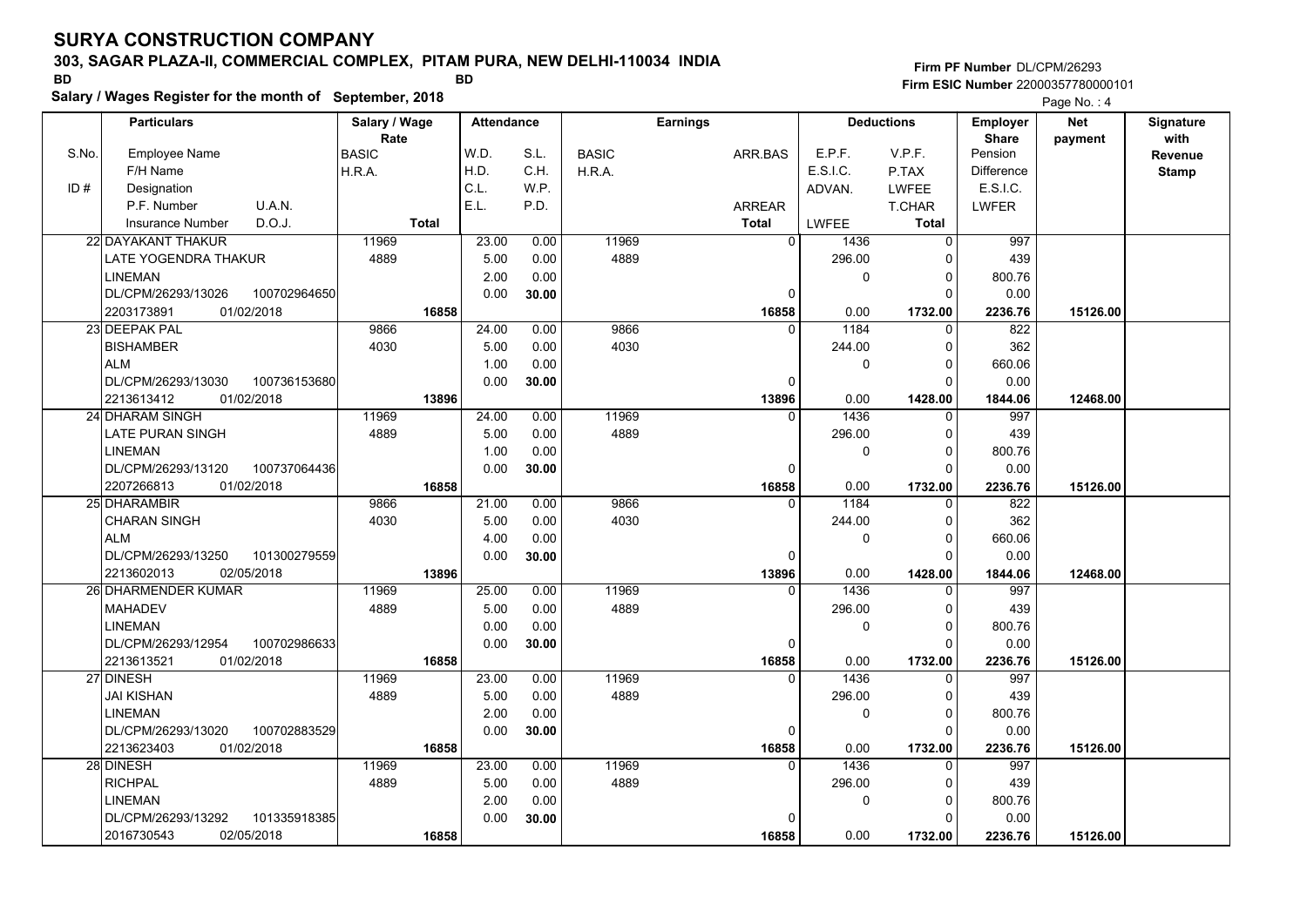### **303, SAGAR PLAZA-II, COMMERCIAL COMPLEX, PITAM PURA, NEW DELHI-110034 INDIA**

**Salary / Wages Register for the month of September, 2018 BD BD**

### **Firm PF Number**DL/CPM/26293**Firm ESIC Number** 22000357780000101

|       | <b>Particulars</b>                                             | Salary / Wage        | <b>Attendance</b> |               |              | <b>Earnings</b>   |              | <b>Deductions</b>       | Employer                | <b>Net</b> | Signature       |
|-------|----------------------------------------------------------------|----------------------|-------------------|---------------|--------------|-------------------|--------------|-------------------------|-------------------------|------------|-----------------|
| S.No. | <b>Employee Name</b>                                           | Rate<br><b>BASIC</b> | W.D.              | S.L.          | <b>BASIC</b> | ARR.BAS           | E.P.F.       | V.P.F.                  | <b>Share</b><br>Pension | payment    | with<br>Revenue |
|       | F/H Name                                                       | H.R.A.               | H.D.              | C.H.          | H.R.A.       |                   | E.S.I.C.     | P.TAX                   | <b>Difference</b>       |            | <b>Stamp</b>    |
| ID#   | Designation                                                    |                      | C.L.              | W.P.          |              |                   | ADVAN.       | <b>LWFEE</b>            | E.S.I.C.                |            |                 |
|       | U.A.N.<br>P.F. Number                                          |                      | E.L.              | P.D.          |              | <b>ARREAR</b>     |              | T.CHAR                  | <b>LWFER</b>            |            |                 |
|       | D.O.J.<br><b>Insurance Number</b>                              | <b>Total</b>         |                   |               |              | <b>Total</b>      | <b>LWFEE</b> | <b>Total</b>            |                         |            |                 |
|       | <b>29 DINESH KUMAR</b>                                         | 9866                 | 25.00             | 0.00          | 9866         | $\overline{0}$    | 1184         | 0                       | 822                     |            |                 |
|       | JAMUNA DASS                                                    | 4030                 | 5.00              | 0.00          | 4030         |                   | 244.00       | 0                       | 362                     |            |                 |
|       | <b>ALM</b>                                                     |                      | 0.00              | 0.00          |              |                   | 0            | 0                       | 660.06                  |            |                 |
|       | DL/CPM/26293/12978<br>100702886927                             |                      | 0.00              | 30.00         |              | $\Omega$          |              | $\Omega$                | 0.00                    |            |                 |
|       | 01/02/2018<br>2211638153                                       | 13896                |                   |               |              | 13896             | 0.00         | 1428.00                 | 1844.06                 | 12468.00   |                 |
|       | 30 GUPTESHWAR PRASAD                                           | 9866                 | 25.00             | 0.00          | 9866         | $\Omega$          | 1184         | $\mathbf 0$             | 822                     |            |                 |
|       | <b>HARIDWAR RAM</b>                                            | 4030                 | 5.00              | 0.00          | 4030         |                   | 244.00       | 0                       | 362                     |            |                 |
|       | <b>ALM</b>                                                     |                      |                   |               |              |                   |              | $\mathbf 0$             | 660.06                  |            |                 |
|       | DL/CPM/26293/12972<br>100702860205                             |                      | 0.00<br>0.00      | 0.00<br>30.00 |              | $\Omega$          | 0            | $\Omega$                | 0.00                    |            |                 |
|       | 01/02/2018<br>2206596548                                       | 13896                |                   |               |              | 13896             | 0.00         | 1428.00                 |                         | 12468.00   |                 |
|       | 31 HARISH                                                      | 11969                | 25.00             | 0.00          | 11969        | $\Omega$          | 1436         | $\Omega$                | 1844.06<br>997          |            |                 |
|       | <b>RAMANAND</b>                                                | 4889                 | 5.00              | 0.00          | 4889         |                   |              | $\Omega$                |                         |            |                 |
|       | <b>LINEMAN</b>                                                 |                      | 0.00              | 0.00          |              |                   | 296.00       | $\Omega$                | 439                     |            |                 |
|       | DL/CPM/26293/12958<br>100703178094                             |                      |                   |               |              | $\Omega$          | 0            | $\Omega$                | 800.76                  |            |                 |
|       | 2206582757<br>01/02/2018                                       | 16858                | 0.00              | 30.00         |              | 16858             | 0.00         | 1732.00                 | 0.00<br>2236.76         | 15126.00   |                 |
|       | 32 HIRA LAL                                                    | 9866                 | 25.00             | 0.00          | 9866         | $\Omega$          | 1184         | 0                       | 822                     |            |                 |
|       | LATE ROSHAN LAL                                                | 4030                 | 5.00              | 0.00          | 4030         |                   | 244.00       | $\mathbf 0$             | 362                     |            |                 |
|       | <b>ALM</b>                                                     |                      | 0.00              | 0.00          |              |                   | 0            | $\Omega$                | 660.06                  |            |                 |
|       | DL/CPM/26293/12973<br>100737067201                             |                      | 0.00              |               |              | $\Omega$          |              | $\Omega$                | 0.00                    |            |                 |
|       | 2212840945<br>01/02/2018                                       | 13896                |                   | 30.00         |              | 13896             | 0.00         | 1428.00                 |                         | 12468.00   |                 |
|       | 33 JAI BHAGWAN                                                 | 11969                | 23.00             | 0.00          | 11969        | $\Omega$          | 1436         | $\Omega$                | 1844.06<br>997          |            |                 |
|       | ISHWAR SINGH                                                   | 4889                 | 5.00              | 0.00          | 4889         |                   | 296.00       | $\Omega$                | 439                     |            |                 |
|       | <b>LINEMAN</b>                                                 |                      | 2.00              | 0.00          |              |                   | 0            | $\mathbf 0$             | 800.76                  |            |                 |
|       | DL/CPM/26293/13079<br>100702873931                             |                      | 0.00              |               |              |                   |              | $\Omega$                | 0.00                    |            |                 |
|       | 01/02/2018<br>2207259838                                       |                      |                   | 30.00         |              | 0                 | 0.00         |                         |                         |            |                 |
|       | 34 JITENDER                                                    | 16858<br>9866        | 25.00             | 0.00          | 9866         | 16858<br>$\Omega$ | 1184         | 1732.00<br>$\Omega$     | 2236.76<br>822          | 15126.00   |                 |
|       | LATE NAFE SINGH                                                | 4030                 | 5.00              | 0.00          | 4030         |                   | 244.00       | 0                       | 362                     |            |                 |
|       | <b>ALM</b>                                                     |                      | 0.00              | 0.00          |              |                   |              | $\Omega$                |                         |            |                 |
|       |                                                                |                      |                   |               |              |                   | 0            | $\Omega$                | 660.06                  |            |                 |
|       | DL/CPM/26293/13082<br>100919887344<br>2016203338<br>01/02/2018 |                      | 0.00              | 30.00         |              | 0                 |              |                         | 0.00                    |            |                 |
|       | 35 KAMLESH KUMAR                                               | 13896<br>9866        | 23.00             | 0.00          | 9866         | 13896<br>$\Omega$ | 0.00<br>1184 | 1428.00<br>$\Omega$     | 1844.06<br>822          | 12468.00   |                 |
|       |                                                                | 4030                 | 5.00              |               | 4030         |                   | 244.00       |                         | 362                     |            |                 |
|       | SAYAFAL                                                        |                      |                   | 0.00          |              |                   |              | 0                       |                         |            |                 |
|       | <b>ALM</b>                                                     |                      | 2.00              | 0.00          |              | $\Omega$          | 0            | $\mathbf 0$<br>$\Omega$ | 660.06                  |            |                 |
|       | DL/CPM/26293/13125<br>100738267281                             |                      | 0.00              | 30.00         |              |                   |              |                         | 0.00                    |            |                 |
|       | 01/02/2018<br>2211693522                                       | 13896                |                   |               |              | 13896             | 0.00         | 1428.00                 | 1844.06                 | 12468.00   |                 |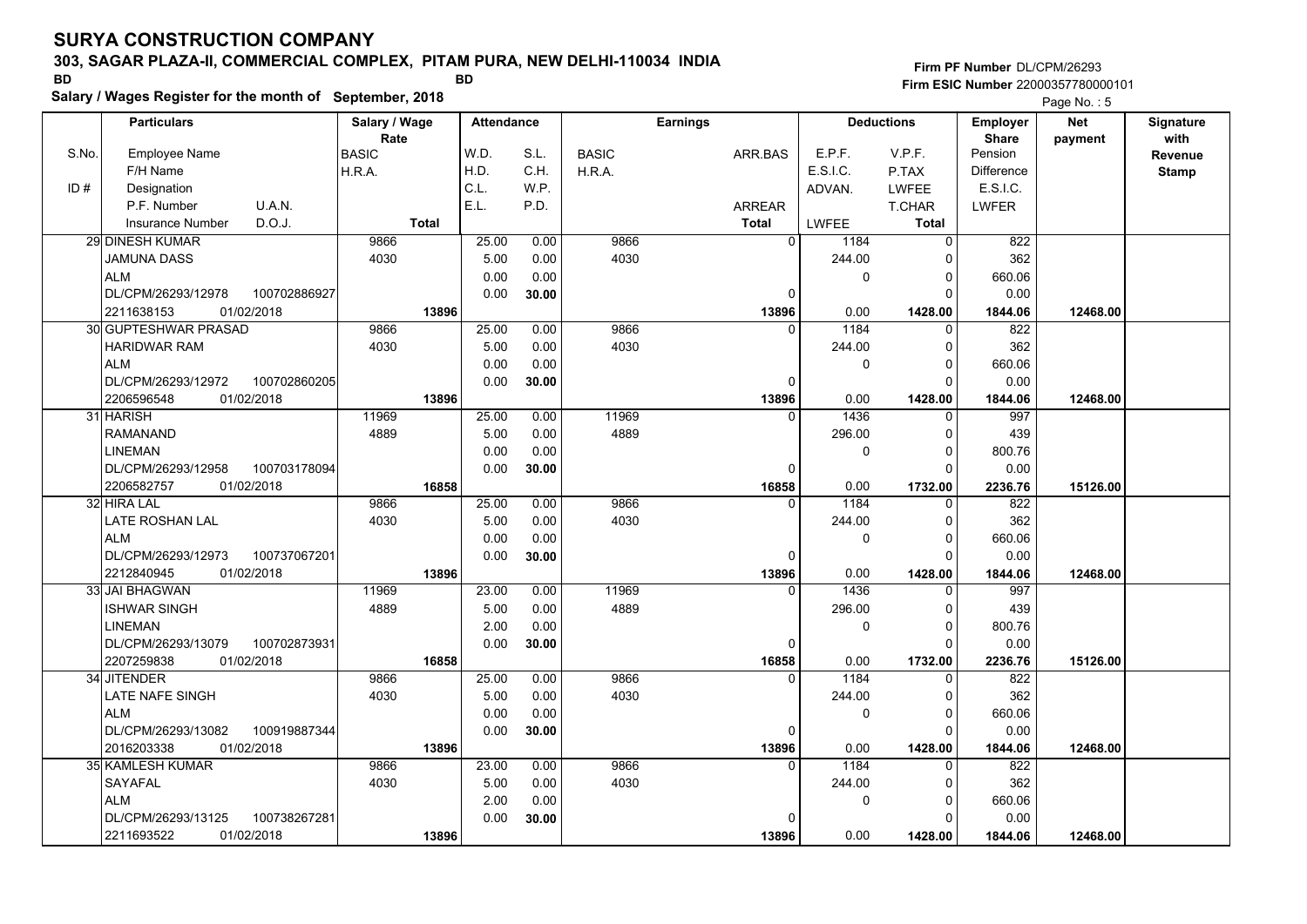### **303, SAGAR PLAZA-II, COMMERCIAL COMPLEX, PITAM PURA, NEW DELHI-110034 INDIA**

**Salary / Wages Register for the month of September, 2018 BD BD**

**Firm PF Number**DL/CPM/26293**Firm ESIC Number** 22000357780000101

|       | <b>Particulars</b>                               | Salary / Wage        | <b>Attendance</b> |              |              | <b>Earnings</b> |                          | <b>Deductions</b>   | Employer                | <b>Net</b> | Signature<br>with |
|-------|--------------------------------------------------|----------------------|-------------------|--------------|--------------|-----------------|--------------------------|---------------------|-------------------------|------------|-------------------|
| S.No. | Employee Name                                    | Rate<br><b>BASIC</b> | W.D.              | S.L.         | <b>BASIC</b> | ARR.BAS         | E.P.F.                   | V.P.F.              | <b>Share</b><br>Pension | payment    | Revenue           |
|       | F/H Name                                         | H.R.A.               | H.D.              | C.H.         | H.R.A.       |                 | E.S.I.C.                 | P.TAX               | <b>Difference</b>       |            | <b>Stamp</b>      |
| ID#   | Designation                                      |                      | C.L.              | W.P.         |              |                 | ADVAN.                   | <b>LWFEE</b>        | E.S.I.C.                |            |                   |
|       | U.A.N.<br>P.F. Number                            |                      | E.L.              | P.D.         |              | ARREAR          |                          | T.CHAR              | <b>LWFER</b>            |            |                   |
|       | D.O.J.<br>Insurance Number                       | <b>Total</b>         |                   |              |              | <b>Total</b>    | <b>LWFEE</b>             | Total               |                         |            |                   |
|       | 36 KARAM BIR                                     | 9866                 | 24.00             | 0.00         | 9866         |                 | $\Omega$<br>1184         | 0                   | 822                     |            |                   |
|       | <b>HOSHIYAR</b>                                  | 4030                 | 5.00              | 0.00         | 4030         |                 | 244.00                   | 0                   | 362                     |            |                   |
|       | <b>ALM</b>                                       |                      | 1.00              | 0.00         |              |                 | 0                        | $\Omega$            | 660.06                  |            |                   |
|       | DL/CPM/26293/13302<br>101352618630               |                      | 0.00              | 30.00        |              | $\Omega$        |                          | $\Omega$            | 0.00                    |            |                   |
|       | 2213275226<br>07/08/2018                         | 13896                |                   |              |              | 13896           | 0.00                     | 1428.00             | 1844.06                 | 12468.00   |                   |
|       | 37 KISHORI LAL                                   | 11969                | 25.00             | 0.00         | 11969        |                 | 1436<br>$\Omega$         | $\mathbf 0$         | 997                     |            |                   |
|       | <b>MOHAN LAL</b>                                 | 4889                 | 5.00              | 0.00         | 4889         |                 | 296.00                   | $\Omega$            | 439                     |            |                   |
|       | <b>LINEMAN</b>                                   |                      | 0.00              | 0.00         |              |                 | 0                        | $\Omega$            | 800.76                  |            |                   |
|       | DL/CPM/26293/13123<br>100737333971               |                      | 0.00              | 30.00        |              | 0               |                          | $\Omega$            | 0.00                    |            |                   |
|       | 2015969559<br>01/02/2018                         | 16858                |                   |              |              | 16858           | 0.00                     | 1732.00             | 2236.76                 | 15126.00   |                   |
|       | 38 KRISHAN                                       | 9866                 | 22.00             | 0.00         | 9866         | $\Omega$        | 1184                     | 0                   | 822                     |            |                   |
|       | <b>CHHOTE LAL</b>                                | 4030                 | 5.00              | 0.00         | 4030         |                 | 244.00                   | $\Omega$            | 362                     |            |                   |
|       | <b>ALM</b>                                       |                      | 3.00              | 0.00         |              |                 | 0                        | $\Omega$            | 660.06                  |            |                   |
|       | DL/CPM/26293/12962<br>100736241537               |                      | 0.00              | 30.00        |              | $\Omega$        |                          | $\Omega$            | 0.00                    |            |                   |
|       | 2213613427<br>01/02/2018                         | 13896                |                   |              |              | 13896           | 0.00                     | 1428.00             | 1844.06                 | 12468.00   |                   |
|       | 39 KRISHAN KUMAR                                 | 11969                | 23.00             | 0.00         | 11969        | $\Omega$        | 1436                     | 0                   | 997                     |            |                   |
|       | <b>RAM KALAN</b>                                 | 4889                 | 5.00              | 0.00         | 4889         |                 | 296.00                   | $\Omega$            | 439                     |            |                   |
|       | <b>LINEMAN</b>                                   |                      | 2.00              | 0.00         |              |                 | 0                        | $\Omega$            | 800.76                  |            |                   |
|       | 100737902222<br>DL/CPM/26293/13098               |                      | 0.00              | 30.00        |              | $\Omega$        |                          | $\Omega$            | 0.00                    |            |                   |
|       | 2212664400<br>01/02/2018                         | 16858                |                   |              |              | 16858           | 0.00                     | 1732.00             | 2236.76                 | 15126.00   |                   |
|       | 40 KRISHAN KUMAR                                 | 9866                 | 25.00             | 0.00         | 9866         |                 | 1184<br>$\Omega$         | $\Omega$            | 822                     |            |                   |
|       | LATE SHYAM LAL                                   | 4030                 | 5.00              | 0.00         | 4030         |                 | 244.00                   | $\Omega$            | 362                     |            |                   |
|       | <b>ALM</b>                                       |                      | 0.00              | 0.00         |              |                 | 0                        | $\Omega$            | 660.06                  |            |                   |
|       | DL/CPM/26293/13109<br>100737071420               |                      | 0.00              | 30.00        |              | 0               |                          | $\Omega$            | 0.00                    |            |                   |
|       | 2213942143<br>01/02/2018                         | 13896                |                   |              |              | 13896           | 0.00                     | 1428.00             | 1844.06                 | 12468.00   |                   |
|       | 41 KRISHAN KUMAR                                 | 11969                | 25.00             | 0.00         | 11969        |                 | 1436<br>$\Omega$         | $\Omega$            | 997                     |            |                   |
|       | DEEP CHAND                                       | 4889                 | 5.00              | 0.00         | 4889         |                 | 296.00                   | 0                   | 439                     |            |                   |
|       | <b>LINEMAN</b>                                   |                      | 0.00              | 0.00         |              |                 | 0                        | $\Omega$            | 800.76                  |            |                   |
|       | 100702788914<br>DL/CPM/26293/13019               |                      | 0.00              | 30.00        |              | 0               |                          | $\Omega$            | 0.00                    |            |                   |
|       | 2211620717<br>01/02/2018<br>42 KRISHAN PAL       | 16858<br>9866        |                   |              | 9866         | 16858           | 0.00<br>1184<br>$\Omega$ | 1732.00<br>$\Omega$ | 2236.76                 | 15126.00   |                   |
|       | <b>LAXMAN SINGH</b>                              | 4030                 | 25.00<br>5.00     | 0.00<br>0.00 | 4030         |                 | 244.00                   |                     | 822<br>362              |            |                   |
|       |                                                  |                      |                   |              |              |                 |                          | 0<br>$\Omega$       |                         |            |                   |
|       | <b>ALM</b><br>DL/CPM/26293/13028<br>100737086852 |                      | 0.00<br>0.00      | 0.00         |              | $\Omega$        | 0                        | $\Omega$            | 660.06<br>0.00          |            |                   |
|       | 1107262818<br>01/02/2018                         | 13896                |                   | 30.00        |              | 13896           | 0.00                     | 1428.00             |                         | 12468.00   |                   |
|       |                                                  |                      |                   |              |              |                 |                          |                     | 1844.06                 |            |                   |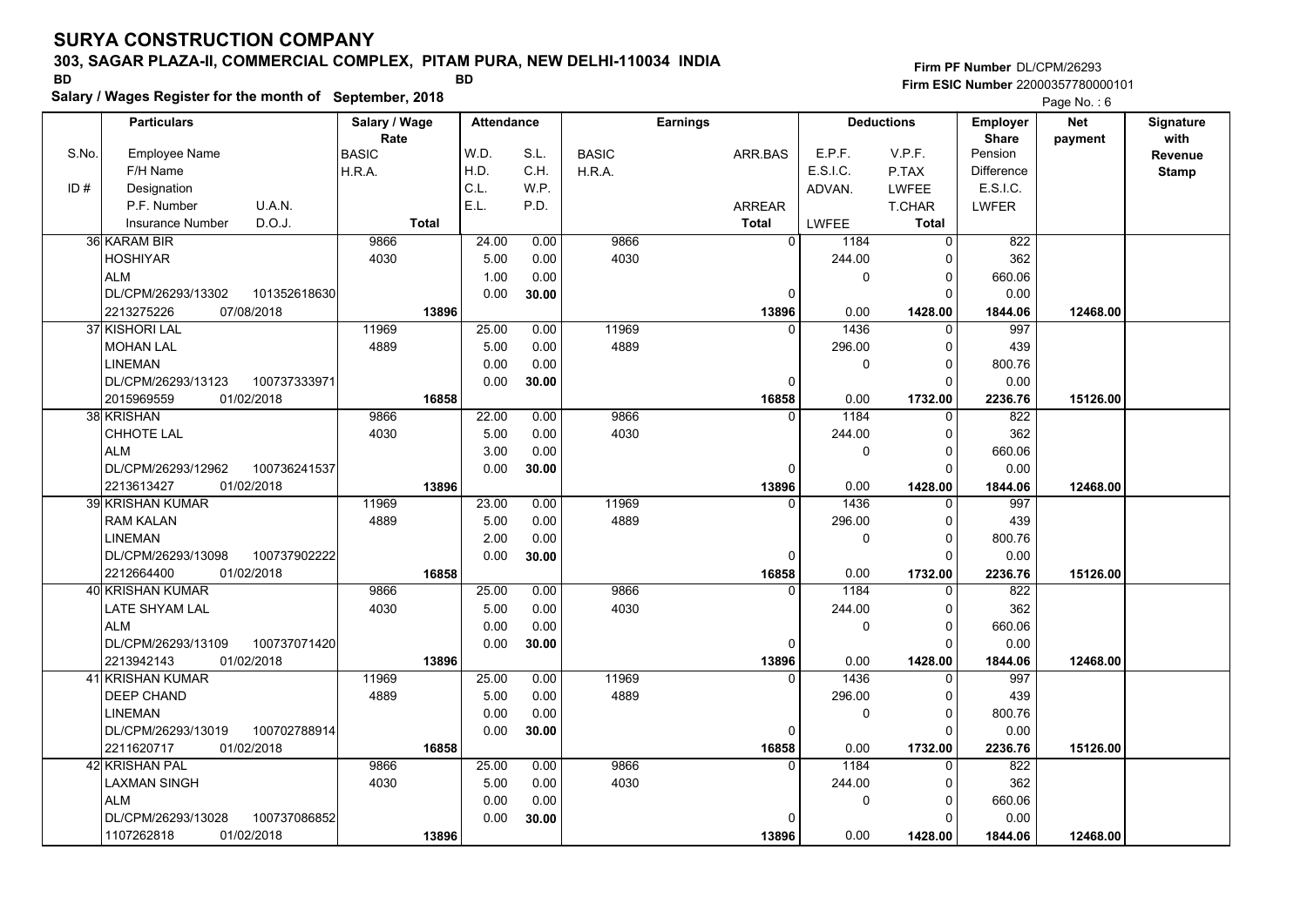#### **303, SAGAR PLAZA-II, COMMERCIAL COMPLEX, PITAM PURA, NEW DELHI-110034 INDIA**

**Salary / Wages Register for the month of September, 2018 BD BD**

### **Firm PF Number**DL/CPM/26293**Firm ESIC Number** 22000357780000101

|       | <b>Particulars</b>                 | Salary / Wage        | <b>Attendance</b> |       |              | <b>Earnings</b> |          | <b>Deductions</b> | Employer                | <b>Net</b> | Signature       |
|-------|------------------------------------|----------------------|-------------------|-------|--------------|-----------------|----------|-------------------|-------------------------|------------|-----------------|
| S.No. | <b>Employee Name</b>               | Rate<br><b>BASIC</b> | W.D.              | S.L.  | <b>BASIC</b> | ARR.BAS         | E.P.F.   | V.P.F.            | <b>Share</b><br>Pension | payment    | with<br>Revenue |
|       | F/H Name                           | H.R.A.               | H.D.              | C.H.  | H.R.A.       |                 | E.S.I.C. | P.TAX             | <b>Difference</b>       |            | <b>Stamp</b>    |
| ID#   | Designation                        |                      | C.L.              | WP.   |              |                 | ADVAN.   | LWFEE             | E.S.I.C.                |            |                 |
|       | U.A.N.<br>P.F. Number              |                      | E.L.              | P.D.  |              | <b>ARREAR</b>   |          | T.CHAR            | <b>LWFER</b>            |            |                 |
|       | D.O.J.<br>Insurance Number         | <b>Total</b>         |                   |       |              | <b>Total</b>    | LWFEE    | <b>Total</b>      |                         |            |                 |
|       | 43 KRISHAN RANA                    | 11969                | 24.00             | 0.00  | 11969        | $\Omega$        | 1436     | $\Omega$          | 997                     |            |                 |
|       | CHETRAM                            | 4889                 | 5.00              | 0.00  | 4889         |                 | 296.00   | O                 | 439                     |            |                 |
|       | <b>LINEMAN</b>                     |                      | 1.00              | 0.00  |              |                 | 0        | $\mathbf 0$       | 800.76                  |            |                 |
|       | 100736235682<br>DL/CPM/26293/13089 |                      | 0.00              | 30.00 |              | 0               |          | $\Omega$          | 0.00                    |            |                 |
|       | 2213011525<br>01/02/2018           | 16858                |                   |       |              | 16858           | 0.00     | 1732.00           | 2236.76                 | 15126.00   |                 |
|       | 44 LALIT                           | 11969                | 25.00             | 0.00  | 11969        | $\Omega$        | 1436     | $\Omega$          | 997                     |            |                 |
|       | <b>BASANT LAL</b>                  | 4889                 | 5.00              | 0.00  | 4889         |                 | 296.00   | $\Omega$          | 439                     |            |                 |
|       | <b>LINEMAN</b>                     |                      | 0.00              | 0.00  |              |                 | 0        | $\Omega$          | 800.76                  |            |                 |
|       | DL/CPM/26293/13027<br>100702729325 |                      | 0.00              | 30.00 |              | 0               |          | $\Omega$          | 0.00                    |            |                 |
|       | 2211645097<br>01/02/2018           | 16858                |                   |       |              | 16858           | 0.00     | 1732.00           | 2236.76                 | 15126.00   |                 |
|       | 45 LEKH RAJ                        | 9866                 | 22.00             | 0.00  | 9866         | $\Omega$        | 1184     | $\Omega$          | 822                     |            |                 |
|       | <b>KAMAL SINGH</b>                 | 4030                 | 5.00              | 0.00  | 4030         |                 | 244.00   | $\Omega$          | 362                     |            |                 |
|       | <b>ALM</b>                         |                      | 3.00              | 0.00  |              |                 | 0        | $\Omega$          | 660.06                  |            |                 |
|       | DL/CPM/26293/13031<br>100702914249 |                      | 0.00              | 30.00 |              | $\Omega$        |          | C                 | 0.00                    |            |                 |
|       | 2214039248<br>01/02/2018           | 13896                |                   |       |              | 13896           | 0.00     | 1428.00           | 1844.06                 | 12468.00   |                 |
|       | 46 LOKESH KUMAR                    | 11969                | 24.00             | 0.00  | 11969        | $\Omega$        | 1436     | $\Omega$          | 997                     |            |                 |
|       | <b>SARDARE</b>                     | 4889                 | 5.00              | 0.00  | 4889         |                 | 296.00   | $\Omega$          | 439                     |            |                 |
|       | <b>LINEMAN</b>                     |                      | 1.00              | 0.00  |              |                 | 0        | $\Omega$          | 800.76                  |            |                 |
|       | DL/CPM/26293/12953<br>100703243389 |                      | 0.00              | 30.00 |              | 0               |          | $\Omega$          | 0.00                    |            |                 |
|       | 2213613192<br>01/02/2018           | 16858                |                   |       |              | 16858           | 0.00     | 1732.00           | 2236.76                 | 15126.00   |                 |
|       | 47 MANI KANT JHA                   | 9866                 | 25.00             | 0.00  | 9866         | $\Omega$        | 1184     |                   | 822                     |            |                 |
|       | LAKSHMI KANT JHA                   | 4030                 | 5.00              | 0.00  | 4030         |                 | 244.00   | $\Omega$          | 362                     |            |                 |
|       | <b>ALM</b>                         |                      | 0.00              | 0.00  |              |                 | 0        | $\mathbf 0$       | 660.06                  |            |                 |
|       | DL/CPM/26293/13127<br>100702953022 |                      | 0.00              | 30.00 |              | 0               |          | $\Omega$          | 0.00                    |            |                 |
|       | 01/02/2018<br>2213654259           | 13896                |                   |       |              | 13896           | 0.00     | 1428.00           | 1844.06                 | 12468.00   |                 |
|       | 48 MANJEET                         | 9866                 | 24.00             | 0.00  | 9866         | $\Omega$        | 1184     |                   | 822                     |            |                 |
|       | YAMUNA PRASAD                      | 4030                 | 5.00              | 0.00  | 4030         |                 | 244.00   | $\Omega$          | 362                     |            |                 |
|       | <b>ALM</b>                         |                      | 1.00              | 0.00  |              |                 | 0        | $\Omega$          | 660.06                  |            |                 |
|       | DL/CPM/26293/13018<br>100738908746 |                      | 0.00              | 30.00 |              | 0               |          |                   | 0.00                    |            |                 |
|       | 2016108329<br>01/02/2018           | 13896                |                   |       |              | 13896           | 0.00     | 1428.00           | 1844.06                 | 12468.00   |                 |
|       | 49 MANOJ KUMAR                     | 9866                 | 25.00             | 0.00  | 9866         | $\Omega$        | 1184     | $\Omega$          | 822                     |            |                 |
|       | LATE KARTAR SINGH                  | 4030                 | 5.00              | 0.00  | 4030         |                 | 244.00   | 0                 | 362                     |            |                 |
|       | <b>ALM</b>                         |                      | 0.00              | 0.00  |              |                 | 0        | $\Omega$          | 660.06                  |            |                 |
|       | DL/CPM/26293/13080<br>100737056285 |                      | 0.00              | 30.00 |              | 0               |          | C                 | 0.00                    |            |                 |
|       | 2206579841<br>01/02/2018           | 13896                |                   |       |              | 13896           | 0.00     | 1428.00           | 1844.06                 | 12468.00   |                 |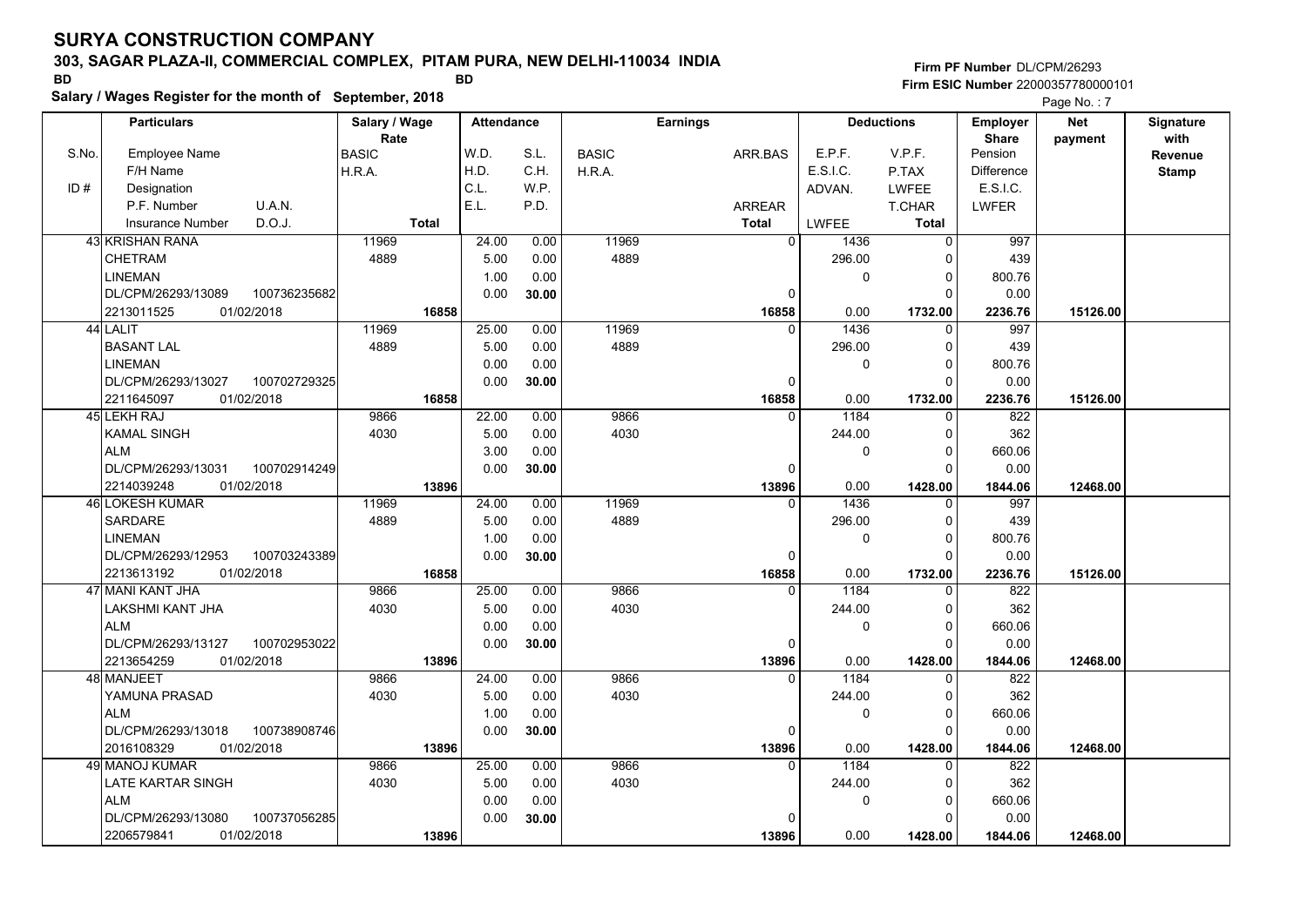### **303, SAGAR PLAZA-II, COMMERCIAL COMPLEX, PITAM PURA, NEW DELHI-110034 INDIA**

**Salary / Wages Register for the month of September, 2018 BD BD**

**Firm PF Number**DL/CPM/26293**Firm ESIC Number** 22000357780000101

|       | <b>Particulars</b>                 | Salary / Wage        | <b>Attendance</b> |       |              | <b>Earnings</b> |                       | <b>Deductions</b> | <b>Employer</b>         | <b>Net</b> | Signature       |
|-------|------------------------------------|----------------------|-------------------|-------|--------------|-----------------|-----------------------|-------------------|-------------------------|------------|-----------------|
| S.No. | Employee Name                      | Rate<br><b>BASIC</b> | W.D.              | S.L.  | <b>BASIC</b> | ARR.BAS         | E.P.F.                | V.P.F.            | <b>Share</b><br>Pension | payment    | with<br>Revenue |
|       | F/H Name                           | H.R.A.               | H.D.              | C.H.  | H.R.A.       |                 | E.S.I.C.              | P.TAX             | <b>Difference</b>       |            | <b>Stamp</b>    |
| ID#   | Designation                        |                      | C.L.              | W.P.  |              |                 | ADVAN.                | <b>LWFEE</b>      | E.S.I.C.                |            |                 |
|       | U.A.N.<br>P.F. Number              |                      | E.L.              | P.D.  |              | ARREAR          |                       | T.CHAR            | <b>LWFER</b>            |            |                 |
|       | D.O.J.<br><b>Insurance Number</b>  | <b>Total</b>         |                   |       |              | <b>Total</b>    | LWFEE                 | <b>Total</b>      |                         |            |                 |
|       | 50 MANOJ SINGH                     | 9866                 | 3.00              | 0.00  | 987          |                 | $\overline{0}$<br>118 | $\Omega$          | 82                      |            |                 |
|       | <b>AJYOTI SINGH</b>                | 4030                 | 0.00              | 0.00  | 403          |                 | 25.00                 | $\Omega$          | 36                      |            |                 |
|       | <b>ALM</b>                         |                      | 0.00              | 27.00 |              |                 | 0                     | $\Omega$          | 66.03                   |            |                 |
|       | DL/CPM/26293/12979<br>100735793927 |                      | 0.00              | 3.00  |              |                 | $\mathbf 0$           | $\Omega$          | 0.00                    |            |                 |
|       | 2207262252<br>01/02/2018           | 13896                |                   |       |              | 1390            | 0.00                  | 143.00            | 184.03                  | 1247.00    |                 |
|       | 51 MANOJ SINGH                     | 11969                | 25.00             | 0.00  | 11969        |                 | 1436<br>$\Omega$      | $\mathbf{0}$      | 997                     |            |                 |
|       | LATE SITA RAM SINGH                | 4889                 | 5.00              | 0.00  | 4889         |                 | 296.00                | $\Omega$          | 439                     |            |                 |
|       | <b>LINEMAN</b>                     |                      | 0.00              | 0.00  |              |                 | 0                     | $\Omega$          | 800.76                  |            |                 |
|       | DL/CPM/26293/13118<br>100737071719 |                      | 0.00              | 30.00 |              |                 | $\Omega$              | $\Omega$          | 0.00                    |            |                 |
|       | 01/02/2018<br>2207262253           | 16858                |                   |       |              | 16858           | 0.00                  | 1732.00           | 2236.76                 | 15126.00   |                 |
|       | 52 MOHAN DASS                      | 11969                | 23.00             | 0.00  | 11969        |                 | 1436<br>$\Omega$      | 0                 | 997                     |            |                 |
|       | <b>MADAN LAL</b>                   | 4889                 | 5.00              | 0.00  | 4889         |                 | 296.00                | $\Omega$          | 439                     |            |                 |
|       | <b>LINEMAN</b>                     |                      | 2.00              | 0.00  |              |                 | 0                     | $\Omega$          | 800.76                  |            |                 |
|       | DL/CPM/26293/13097<br>100737145793 |                      | 0.00              | 30.00 |              |                 | $\mathbf 0$           | $\Omega$          | 0.00                    |            |                 |
|       | 2211620736<br>01/02/2018           | 16858                |                   |       |              | 16858           | 0.00                  | 1732.00           | 2236.76                 | 15126.00   |                 |
|       | 53 MOHAN KUMAR                     | 9866                 | 25.00             | 0.00  | 9866         |                 | 1184<br>$\Omega$      | $\mathbf{0}$      | 822                     |            |                 |
|       | <b>LATE RAM SOGRATH</b>            | 4030                 | 5.00              | 0.00  | 4030         |                 | 244.00                | $\Omega$          | 362                     |            |                 |
|       | <b>ALM</b>                         |                      | 0.00              | 0.00  |              |                 | 0                     | $\Omega$          | 660.06                  |            |                 |
|       | DL/CPM/26293/12994<br>100737066036 |                      | 0.00              | 30.00 |              |                 | $\mathbf 0$           | $\Omega$          | 0.00                    |            |                 |
|       | 2212257220<br>01/02/2018           | 13896                |                   |       |              | 13896           | 0.00                  | 1428.00           | 1844.06                 | 12468.00   |                 |
|       | 54 MOHINDER KUMAR                  | 11969                | 25.00             | 0.00  | 11969        |                 | 1436<br>$\Omega$      | $\Omega$          | 997                     |            |                 |
|       | <b>SHIV NATH</b>                   | 4889                 | 5.00              | 0.00  | 4889         |                 | 296.00                | $\Omega$          | 439                     |            |                 |
|       | <b>LINEMAN</b>                     |                      | 0.00              | 0.00  |              |                 | 0                     | 0                 | 800.76                  |            |                 |
|       | DL/CPM/26293/12961<br>100998248440 |                      | 0.00              | 30.00 |              |                 | $\mathbf 0$           | $\Omega$          | 0.00                    |            |                 |
|       | 01/02/2018<br>2016123697           | 16858                |                   |       |              | 16858           | 0.00                  | 1732.00           | 2236.76                 | 15126.00   |                 |
|       | 55 MOMRAJ SINGH                    | 11969                | 25.00             | 0.00  | 11969        |                 | 1436<br>$\Omega$      | $\Omega$          | 997                     |            |                 |
|       | <b>GANGOLA SINGH</b>               | 4889                 | 5.00              | 0.00  | 4889         |                 | 296.00                | $\Omega$          | 439                     |            |                 |
|       | <b>LINEMAN</b>                     |                      | 0.00              | 0.00  |              |                 | 0                     | $\Omega$          | 800.76                  |            |                 |
|       | DL/CPM/26293/13230<br>100457717479 |                      | 0.00              | 30.00 |              |                 | $\mathbf 0$           | $\Omega$          | 0.00                    |            |                 |
|       | 2012818898<br>05/02/2018           | 16858                |                   |       |              | 16858           | 0.00                  | 1732.00           | 2236.76                 | 15126.00   |                 |
|       | 56 MUKESH KUMAR                    | 11969                | 25.00             | 0.00  | 11969        |                 | 1436<br>$\Omega$      | $\mathbf{0}$      | 997                     |            |                 |
|       | <b>JAMNA DASS</b>                  | 4889                 | 5.00              | 0.00  | 4889         |                 | 296.00                | $\Omega$          | 439                     |            |                 |
|       | <b>LINEMAN</b>                     |                      | 0.00              | 0.00  |              |                 | 0                     | $\mathbf 0$       | 800.76                  |            |                 |
|       | DL/CPM/26293/13122<br>100917995670 |                      | 0.00              | 30.00 |              |                 | $\mathbf 0$           | $\Omega$          | 0.00                    |            |                 |
|       | 2213773553<br>01/02/2018           | 16858                |                   |       |              | 16858           | 0.00                  | 1732.00           | 2236.76                 | 15126.00   |                 |
|       |                                    |                      |                   |       |              |                 |                       |                   |                         |            |                 |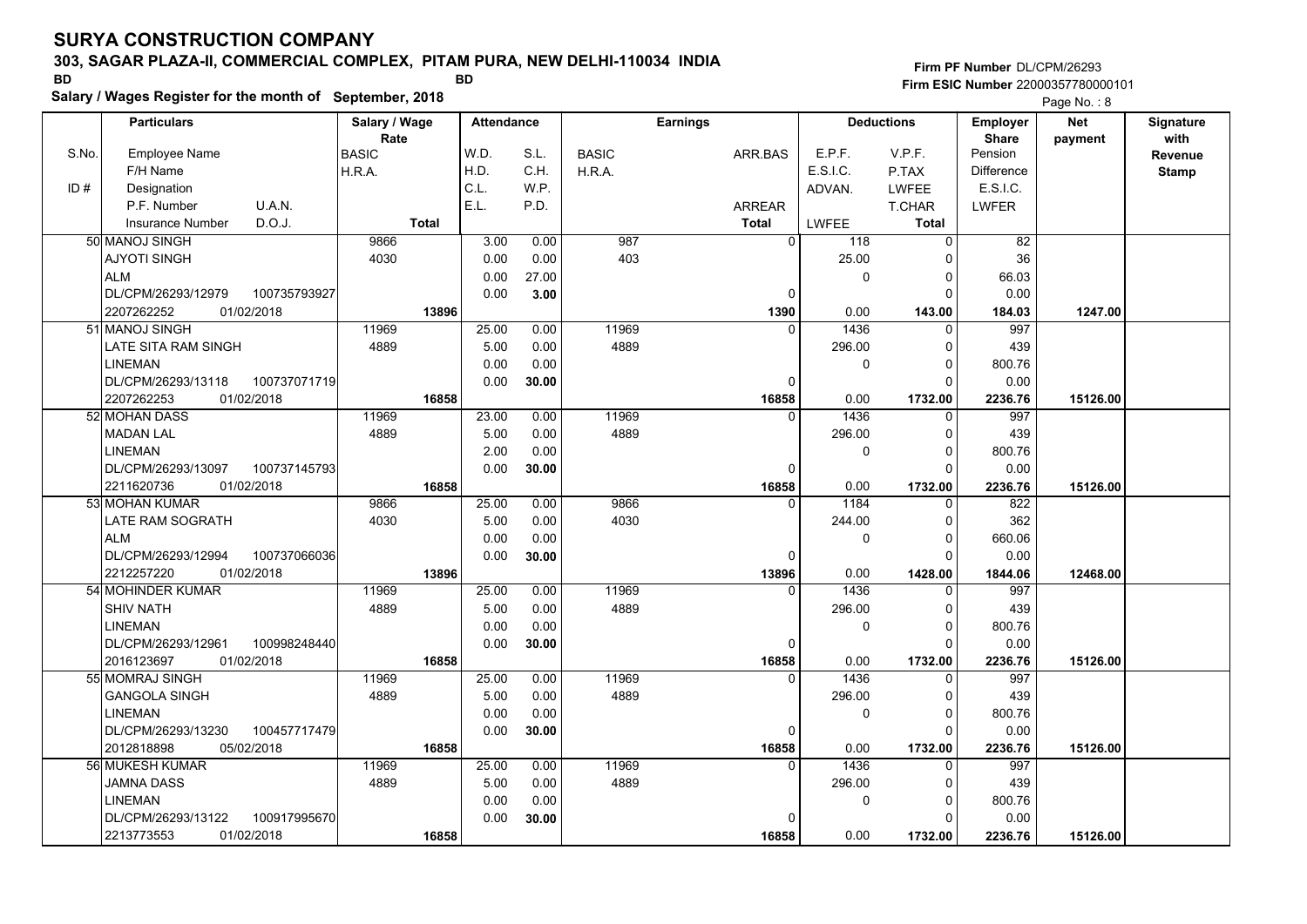#### **303, SAGAR PLAZA-II, COMMERCIAL COMPLEX, PITAM PURA, NEW DELHI-110034 INDIA**

**Salary / Wages Register for the month of September, 2018 BD BD**

**Firm PF Number**DL/CPM/26293**Firm ESIC Number** 22000357780000101

|       | <b>Particulars</b>       |              | Salary / Wage<br>Rate |              | <b>Attendance</b> |       |              | <b>Earnings</b> |                |              | <b>Deductions</b> | Employer<br><b>Share</b> | <b>Net</b> | Signature<br>with |
|-------|--------------------------|--------------|-----------------------|--------------|-------------------|-------|--------------|-----------------|----------------|--------------|-------------------|--------------------------|------------|-------------------|
| S.No. | Employee Name            |              | <b>BASIC</b>          |              | W.D.              | S.L.  | <b>BASIC</b> |                 | ARR.BAS        | E.P.F.       | V.P.F.            | Pension                  | payment    | Revenue           |
|       | F/H Name                 |              | H.R.A.                |              | H.D.              | C.H.  | H.R.A.       |                 |                | E.S.I.C.     | P.TAX             | <b>Difference</b>        |            | <b>Stamp</b>      |
| ID#   | Designation              |              |                       |              | C.L.              | W.P.  |              |                 |                | ADVAN.       | <b>LWFEE</b>      | E.S.I.C.                 |            |                   |
|       | P.F. Number              | U.A.N.       |                       |              | E.L.              | P.D.  |              |                 | <b>ARREAR</b>  |              | T.CHAR            | <b>LWFER</b>             |            |                   |
|       | <b>Insurance Number</b>  | D.O.J.       |                       | <b>Total</b> |                   |       |              |                 | <b>Total</b>   | <b>LWFEE</b> | <b>Total</b>      |                          |            |                   |
|       | 57 MUNNA KUMAR SHAH      |              | 11969                 |              | 22.00             | 0.00  | 11969        |                 | $\overline{0}$ | 1436         | $\mathbf 0$       | 997                      |            |                   |
|       | LAL MANOHAR SHAH         |              | 4889                  |              | 5.00              | 0.00  | 4889         |                 |                | 296.00       | $\Omega$          | 439                      |            |                   |
|       | <b>LINEMAN</b>           |              |                       |              | 3.00              | 0.00  |              |                 |                | 0            | $\Omega$          | 800.76                   |            |                   |
|       | DL/CPM/26293/13086       | 100702954366 |                       |              | 0.00              | 30.00 |              |                 | $\mathbf 0$    |              | $\Omega$          | 0.00                     |            |                   |
|       | 2207266043<br>01/02/2018 |              |                       | 16858        |                   |       |              |                 | 16858          | 0.00         | 1732.00           | 2236.76                  | 15126.00   |                   |
|       | 58 MURALI MANOHAR        |              | 9866                  |              | 24.00             | 0.00  | 9866         |                 | $\Omega$       | 1184         | 0                 | 822                      |            |                   |
|       | <b>JAGAN NATH</b>        |              | 4030                  |              | 5.00              | 0.00  | 4030         |                 |                | 244.00       | $\Omega$          | 362                      |            |                   |
|       | <b>ALM</b>               |              |                       |              | 1.00              | 0.00  |              |                 |                | 0            | $\Omega$          | 660.06                   |            |                   |
|       | DL/CPM/26293/13028       | 100736694104 |                       |              | 0.00              | 30.00 |              |                 | 0              |              | $\Omega$          | 0.00                     |            |                   |
|       | 01/02/2018<br>2213613235 |              |                       | 13896        |                   |       |              |                 | 13896          | 0.00         | 1428.00           | 1844.06                  | 12468.00   |                   |
|       | 59 NARENDER              |              | 11969                 |              | 21.00             | 0.00  | 9575         |                 | $\Omega$       | 1149         | $\mathbf{0}$      | 798                      |            |                   |
|       | <b>LATE OM PRAKASH</b>   |              | 4889                  |              | 3.00              | 0.00  | 3911         |                 |                | 236.00       | $\Omega$          | 351                      |            |                   |
|       | <b>LINEMAN</b>           |              |                       |              | 0.00              | 6.00  |              |                 |                | 0            | $\Omega$          | 640.59                   |            |                   |
|       | DL/CPM/26293/13099       | 100737063030 |                       |              | 0.00              | 24.00 |              |                 | 0              |              | $\Omega$          | 0.00                     |            |                   |
|       | 2213623392<br>01/02/2018 |              |                       | 16858        |                   |       |              |                 | 13486          | 0.00         | 1385.00           | 1789.59                  | 12101.00   |                   |
|       | 60 NARENDER              |              | 11969                 |              | 24.00             | 0.00  | 11969        |                 | $\Omega$       | 1436         | $\mathbf{0}$      | 997                      |            |                   |
|       | <b>RAMKANWAR</b>         |              | 4889                  |              | 5.00              | 0.00  | 4889         |                 |                | 296.00       | $\Omega$          | 439                      |            |                   |
|       | <b>LINEMAN</b>           |              |                       |              | 1.00              | 0.00  |              |                 |                | 0            | $\Omega$          | 800.76                   |            |                   |
|       | DL/CPM/26293/13101       | 100703195177 |                       |              | 0.00              | 30.00 |              |                 | $\mathbf 0$    |              | $\Omega$          | 0.00                     |            |                   |
|       | 2213613507<br>01/02/2018 |              |                       | 16858        |                   |       |              |                 | 16858          | 0.00         | 1732.00           | 2236.76                  | 15126.00   |                   |
|       | 61 NARESH                |              | 9866                  |              | 23.00             | 0.00  | 9866         |                 | $\Omega$       | 1184         | $\Omega$          | 822                      |            |                   |
|       | <b>OM PRAKASH</b>        |              | 4030                  |              | 5.00              | 0.00  | 4030         |                 |                | 244.00       | $\Omega$          | 362                      |            |                   |
|       | <b>ALM</b>               |              |                       |              | 2.00              | 0.00  |              |                 |                | 0            | $\mathbf 0$       | 660.06                   |            |                   |
|       | DL/CPM/26293/13113       | 100922852235 |                       |              | 0.00              | 30.00 |              |                 | 0              |              | $\Omega$          | 0.00                     |            |                   |
|       | 01/02/2018<br>2016187556 |              |                       | 13896        |                   |       |              |                 | 13896          | 0.00         | 1428.00           | 1844.06                  | 12468.00   |                   |
|       | 62 NARESH                |              | 9866                  |              | 24.00             | 0.00  | 9866         |                 | $\Omega$       | 1184         | $\Omega$          | 822                      |            |                   |
|       | <b>ISHWAR SINGH</b>      |              | 4030                  |              | 5.00              | 0.00  | 4030         |                 |                | 244.00       | $\Omega$          | 362                      |            |                   |
|       | <b>ALM</b>               |              |                       |              | 1.00              | 0.00  |              |                 |                | 0            | $\Omega$          | 660.06                   |            |                   |
|       | DL/CPM/26293/13037       | 100917699480 |                       |              | 0.00              | 30.00 |              |                 | 0              |              | $\Omega$          | 0.00                     |            |                   |
|       | 2016179194<br>01/02/2018 |              |                       | 13896        |                   |       |              |                 | 13896          | 0.00         | 1428.00           | 1844.06                  | 12468.00   |                   |
|       | 63 NARESH KUMAR          |              | 9866                  |              | 25.00             | 0.00  | 9866         |                 | $\Omega$       | 1184         | $\mathbf{0}$      | 822                      |            |                   |
|       | <b>LATE PRAHLAD</b>      |              | 4030                  |              | 5.00              | 0.00  | 4030         |                 |                | 244.00       | $\Omega$          | 362                      |            |                   |
|       | <b>ALM</b>               |              |                       |              | 0.00              | 0.00  |              |                 |                | 0            | $\Omega$          | 660.06                   |            |                   |
|       | DL/CPM/26293/13126       | 100702962048 |                       |              | 0.00              | 30.00 |              |                 | 0              |              | $\Omega$          | 0.00                     |            |                   |
|       | 01/02/2018<br>1110045411 |              |                       | 13896        |                   |       |              |                 | 13896          | 0.00         | 1428.00           | 1844.06                  | 12468.00   |                   |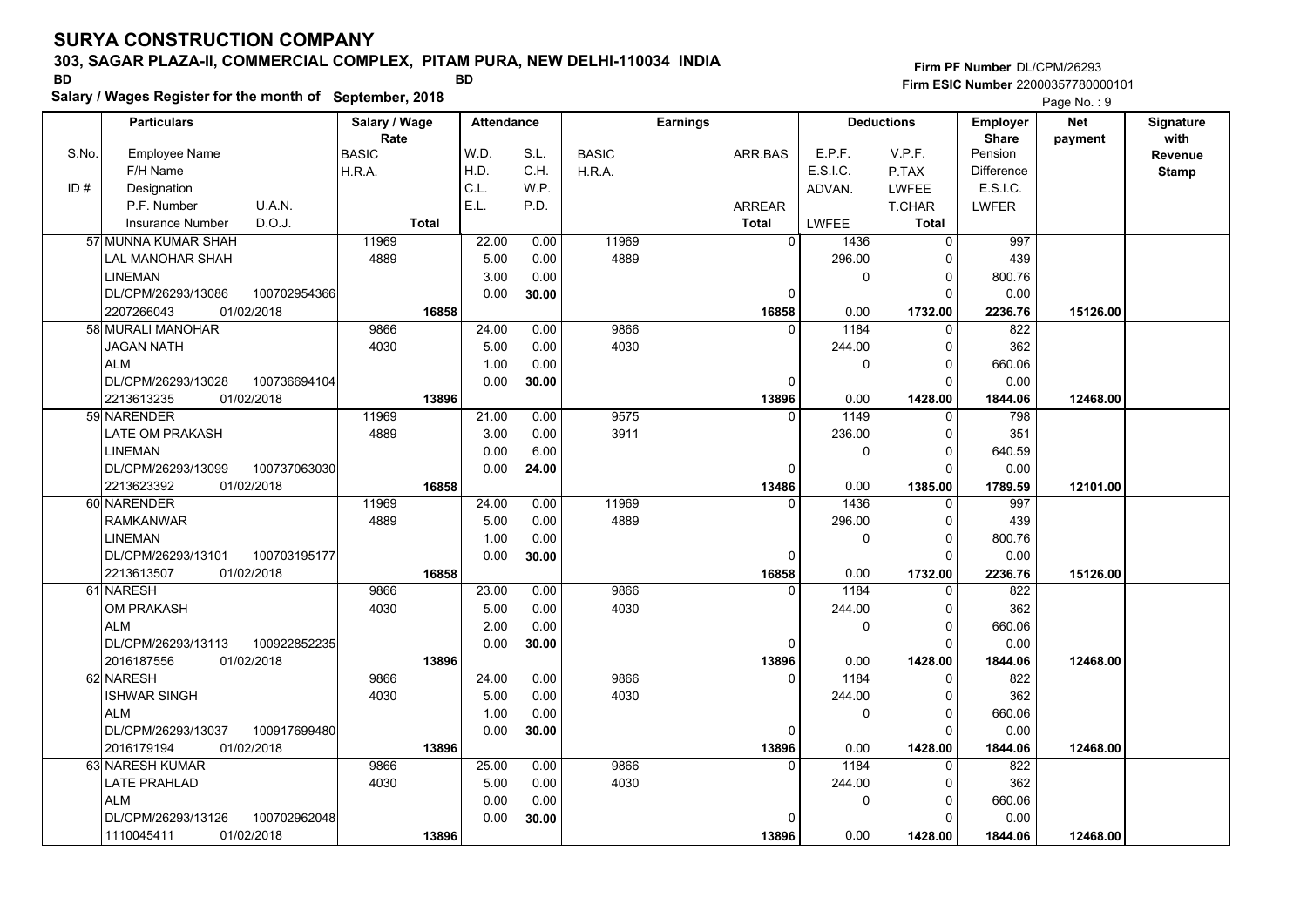### **303, SAGAR PLAZA-II, COMMERCIAL COMPLEX, PITAM PURA, NEW DELHI-110034 INDIA**

**Salary / Wages Register for the month of September, 2018 BD BD**

### **Firm PF Number**DL/CPM/26293**Firm ESIC Number** 22000357780000101

|       | <b>Particulars</b>                 | Salary / Wage        | <b>Attendance</b> |       |              | <b>Earnings</b> |              | <b>Deductions</b> | Employer                | <b>Net</b> | Signature       |
|-------|------------------------------------|----------------------|-------------------|-------|--------------|-----------------|--------------|-------------------|-------------------------|------------|-----------------|
| S.No. | Employee Name                      | Rate<br><b>BASIC</b> | W.D.              | S.L.  | <b>BASIC</b> | ARR.BAS         | E.P.F.       | V.P.F.            | <b>Share</b><br>Pension | payment    | with<br>Revenue |
|       | F/H Name                           | H.R.A.               | H.D.              | C.H.  | H.R.A.       |                 | E.S.I.C.     | P.TAX             | <b>Difference</b>       |            | <b>Stamp</b>    |
| ID#   | Designation                        |                      | C.L.              | W.P.  |              |                 | ADVAN.       | <b>LWFEE</b>      | E.S.I.C.                |            |                 |
|       | U.A.N.<br>P.F. Number              |                      | E.L.              | P.D.  |              | <b>ARREAR</b>   |              | T.CHAR            | <b>LWFER</b>            |            |                 |
|       | D.O.J.<br><b>Insurance Number</b>  | <b>Total</b>         |                   |       |              | <b>Total</b>    | <b>LWFEE</b> | Total             |                         |            |                 |
|       | 64 NAROTTAM KUMAR SHARMA           | 11969                | 24.00             | 0.00  | 11969        | $\overline{0}$  | 1436         | 0                 | 997                     |            |                 |
|       | <b>BAJRANG LAL SHARMA</b>          | 4889                 | 5.00              | 0.00  | 4889         |                 | 296.00       | $\Omega$          | 439                     |            |                 |
|       | <b>LINEMAN</b>                     |                      | 1.00              | 0.00  |              |                 | $\mathbf 0$  | 0                 | 800.76                  |            |                 |
|       | 100735997798<br>DL/CPM/26293/13021 |                      | 0.00              | 30.00 |              | $\mathbf 0$     |              | $\Omega$          | 0.00                    |            |                 |
|       | 2213613399<br>01/02/2018           | 16858                |                   |       |              | 16858           | 0.00         | 1732.00           | 2236.76                 | 15126.00   |                 |
|       | 65 OM KANWAR                       | 11969                | 25.00             | 0.00  | 11969        | $\Omega$        | 1436         | $\Omega$          | 997                     |            |                 |
|       | LATE SURENDER KUMAR                | 4889                 | 5.00              | 0.00  | 4889         |                 | 296.00       | 0                 | 439                     |            |                 |
|       | <b>FOREMAN</b>                     |                      | 0.00              | 0.00  |              |                 | $\mathbf 0$  | $\Omega$          | 800.76                  |            |                 |
|       | DL/CPM/26293/13083<br>100702964201 |                      | 0.00              | 30.00 |              | 0               |              | $\Omega$          | 0.00                    |            |                 |
|       | 2211620762<br>01/02/2018           | 16858                |                   |       |              | 16858           | 0.00         | 1732.00           | 2236.76                 | 15126.00   |                 |
|       | 66 PANKAJ KUMAR CHAUDHARY          | 9866                 | 25.00             | 0.00  | 9866         | $\Omega$        | 1184         | $\Omega$          | 822                     |            |                 |
|       | LATE RAMISHWAR CAHUDHARY           | 4030                 | 5.00              | 0.00  | 4030         |                 | 244.00       | $\Omega$          | 362                     |            |                 |
|       | <b>ALM</b>                         |                      | 0.00              | 0.00  |              |                 | 0            | $\Omega$          | 660.06                  |            |                 |
|       | DL/CPM/26293/13036<br>100888739386 |                      | 0.00              | 30.00 |              | $\Omega$        |              | $\Omega$          | 0.00                    |            |                 |
|       | 01/02/2018<br>2211754347           | 13896                |                   |       |              | 13896           | 0.00         | 1428.00           | 1844.06                 | 12468.00   |                 |
|       | 67 PARMOD KUMAR                    | 9866                 | 18.00             | 0.00  | 9866         |                 | 1184         | $\Omega$          | $\overline{822}$        |            |                 |
|       | <b>DILBAG SINGH</b>                | 4030                 | 4.00              | 0.00  | 4030         |                 | 244.00       | $\Omega$          | 362                     |            |                 |
|       | <b>ALM</b>                         |                      | 3.00              | 0.00  |              |                 | $\mathbf 0$  | $\Omega$          | 660.06                  |            |                 |
|       | DL/CPM/26293/13128<br>100736374254 |                      | 5.00              | 30.00 |              | $\Omega$        |              | $\Omega$          | 0.00                    |            |                 |
|       | 2213613161<br>01/02/2018           | 13896                |                   |       |              | 13896           | 0.00         | 1428.00           | 1844.06                 | 12468.00   |                 |
|       | 68 PAWAN KUMAR                     | 9866                 | 24.00             | 0.00  | 9866         | $\Omega$        | 1184         | O                 | 822                     |            |                 |
|       | <b>SAT NARAYAN</b>                 | 4030                 | 5.00              | 0.00  | 4030         |                 | 244.00       | $\Omega$          | 362                     |            |                 |
|       | <b>ALM</b>                         |                      | 1.00              | 0.00  |              |                 | $\mathbf 0$  | $\Omega$          | 660.06                  |            |                 |
|       | 100738243292<br>DL/CPM/26293/13106 |                      | 0.00              | 30.00 |              | 0               |              | $\Omega$          | 0.00                    |            |                 |
|       | 2212357329<br>01/02/2018           | 13896                |                   |       |              | 13896           | 0.00         | 1428.00           | 1844.06                 | 12468.00   |                 |
|       | 69 PRAMOD                          | 11969                | 20.00             | 0.00  | 9575         | $\Omega$        | 1149         | 0                 | 798                     |            |                 |
|       | <b>DAYASHANKAR</b>                 | 4889                 | 4.00              | 0.00  | 3911         |                 | 236.00       | $\Omega$          | 351                     |            |                 |
|       | <b>LINEMAN</b>                     |                      | 0.00              | 6.00  |              |                 | $\mathbf 0$  | $\Omega$          | 640.59                  |            |                 |
|       | 100702787828<br>DL/CPM/26293/13092 |                      | 0.00              | 24.00 |              | 0               |              | $\Omega$          | 0.00                    |            |                 |
|       | 01/02/2018<br>2206578134           | 16858                |                   |       |              | 13486           | 0.00         | 1385.00           | 1789.59                 | 12101.00   |                 |
|       | 70 PRITAM SINGH                    | 9866                 | 22.00             | 0.00  | 9866         | $\Omega$        | 1184         | $\Omega$          | 822                     |            |                 |
|       | PREM SINGH                         | 4030                 | 5.00              | 0.00  | 4030         |                 | 244.00       | $\Omega$          | 362                     |            |                 |
|       | <b>ALM</b>                         |                      | 3.00              | 0.00  |              |                 | 0            | 0                 | 660.06                  |            |                 |
|       | 100737736814<br>DL/CPM/26293/13110 |                      | 0.00              | 30.00 |              | $\Omega$        |              | ŋ                 | 0.00                    |            |                 |
|       | 01/02/2018<br>2213613240           | 13896                |                   |       |              | 13896           | 0.00         | 1428.00           | 1844.06                 | 12468.00   |                 |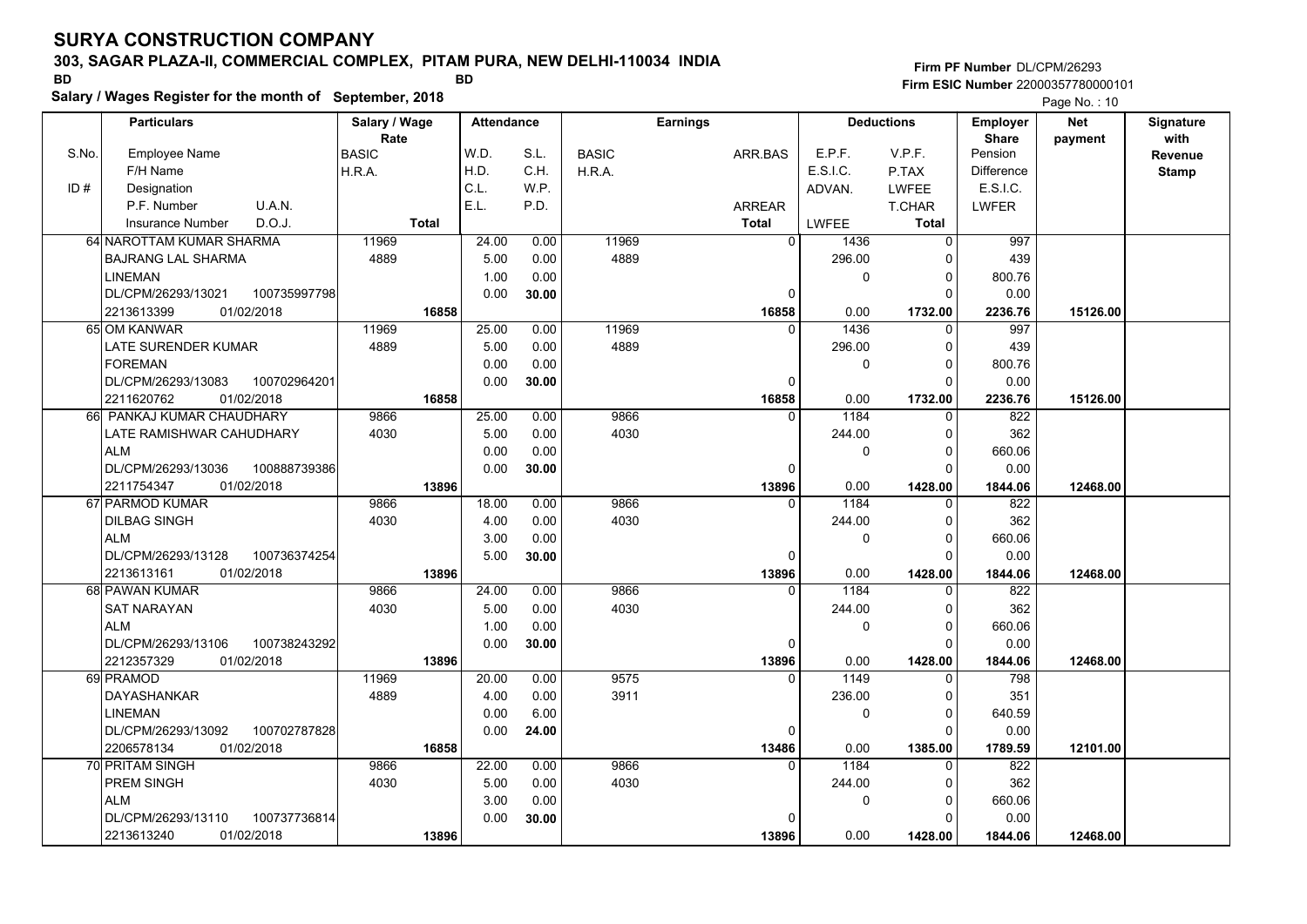### **303, SAGAR PLAZA-II, COMMERCIAL COMPLEX, PITAM PURA, NEW DELHI-110034 INDIA**

**Salary / Wages Register for the month of September, 2018 BD BD**

### **Firm PF Number**DL/CPM/26293**Firm ESIC Number** 22000357780000101

|       | <b>Particulars</b>                 | Salary / Wage        | Attendance |       |              | <b>Earnings</b> |                        | <b>Deductions</b>    | <b>Employer</b>         | <b>Net</b> | Signature       |
|-------|------------------------------------|----------------------|------------|-------|--------------|-----------------|------------------------|----------------------|-------------------------|------------|-----------------|
| S.No. | Employee Name                      | Rate<br><b>BASIC</b> | W.D.       | S.L.  | <b>BASIC</b> | ARR.BAS         | E.P.F.                 | V.P.F.               | <b>Share</b><br>Pension | payment    | with<br>Revenue |
|       | F/H Name                           | H.R.A.               | H.D.       | C.H.  | H.R.A.       |                 | E.S.I.C.               | P.TAX                | <b>Difference</b>       |            | <b>Stamp</b>    |
| ID#   | Designation                        |                      | C.L.       | W.P.  |              |                 | ADVAN.                 | LWFEE                | E.S.I.C.                |            |                 |
|       | U.A.N.<br>P.F. Number              |                      | E.L.       | P.D.  |              | ARREAR          |                        | T.CHAR               | <b>LWFER</b>            |            |                 |
|       | D.O.J.<br><b>Insurance Number</b>  | <b>Total</b>         |            |       |              | <b>Total</b>    | LWFEE                  | <b>Total</b>         |                         |            |                 |
|       | 71 PYARE LAL                       | 11969                | 22.00      | 0.00  | 11969        |                 | $\overline{0}$<br>1436 | $\mathbf 0$          | 997                     |            |                 |
|       | <b>MURARI LAL</b>                  | 4889                 | 5.00       | 0.00  | 4889         |                 | 296.00                 | $\Omega$             | 439                     |            |                 |
|       | <b>LINEMAN</b>                     |                      | 3.00       | 0.00  |              |                 | 0                      | $\Omega$             | 800.76                  |            |                 |
|       | DL/CPM/26293/13084<br>100703045736 |                      | 0.00       | 30.00 |              |                 | $\Omega$               | $\Omega$             | 0.00                    |            |                 |
|       | 2213832720<br>01/02/2018           | 16858                |            |       |              | 16858           | 0.00                   | 1732.00              | 2236.76                 | 15126.00   |                 |
|       | 72 PYARE LAL                       | 11969                | 25.00      | 0.00  | 11969        |                 | 1436<br>$\Omega$       | $\mathbf 0$          | 997                     |            |                 |
|       | LATE UJAGAR LAL                    | 4889                 | 5.00       | 0.00  | 4889         |                 | 296.00                 | 0                    | 439                     |            |                 |
|       | <b>FOREMAN</b>                     |                      | 0.00       | 0.00  |              |                 | 0                      | $\Omega$             | 800.76                  |            |                 |
|       | DL/CPM/26293/13116<br>100702964388 |                      | 0.00       | 30.00 |              |                 | $\Omega$               | $\Omega$             | 0.00                    |            |                 |
|       | 01/02/2018<br>2212969874           | 16858                |            |       |              | 16858           | 0.00                   | 1732.00              | 2236.76                 | 15126.00   |                 |
|       | 73 RAFFIK                          | 11969                | 22.00      | 0.00  | 11969        |                 | 1436<br>$\mathbf{0}$   | $\mathbf 0$          | 997                     |            |                 |
|       | <b>ROSHAN</b>                      | 4889                 | 5.00       | 0.00  | 4889         |                 | 296.00                 | $\Omega$             | 439                     |            |                 |
|       | <b>LINEMAN</b>                     |                      | 3.00       | 0.00  |              |                 | 0                      | $\Omega$             | 800.76                  |            |                 |
|       | DL/CPM/26293/13093<br>100703217785 |                      | 0.00       | 30.00 |              |                 | 0                      | $\Omega$             | 0.00                    |            |                 |
|       | 2213737935<br>01/02/2018           | 16858                |            |       |              | 16858           | 0.00                   | 1732.00              | 2236.76                 | 15126.00   |                 |
|       | 74 RAHUL                           | 9866                 | 24.00      | 0.00  | 9866         |                 | $\Omega$<br>1184       | 0                    | 822                     |            |                 |
|       | <b>OMNARAYAN</b>                   | 4030                 | 5.00       | 0.00  | 4030         |                 | 244.00                 | $\mathbf 0$          | 362                     |            |                 |
|       | <b>ALM</b>                         |                      | 1.00       | 0.00  |              |                 | 0                      | $\Omega$             | 660.06                  |            |                 |
|       | DL/CPM/26293/13111<br>100922838744 |                      | 0.00       | 30.00 |              |                 | 0                      | $\Omega$             | 0.00                    |            |                 |
|       | 2016178306<br>01/02/2018           | 13896                |            |       |              | 13896           | 0.00                   | 1428.00              | 1844.06                 | 12468.00   |                 |
|       | 75 RAJ KUMAR                       | 11969                | 25.00      | 0.00  | 11969        |                 | 1436<br>$\Omega$       | $\Omega$             | 997                     |            |                 |
|       | LATE ROSHAN LAL                    | 4889                 | 5.00       | 0.00  | 4889         |                 | 296.00                 | $\Omega$             | 439                     |            |                 |
|       | <b>LINEMAN</b>                     |                      | 0.00       | 0.00  |              |                 | 0                      | $\mathbf 0$          | 800.76                  |            |                 |
|       | DL/CPM/26293/13119<br>100737067217 |                      | 0.00       | 30.00 |              |                 | $\mathbf 0$            | $\Omega$             | 0.00                    |            |                 |
|       | 01/02/2018<br>2213613329           | 16858                |            |       |              | 16858           | 0.00                   | 1732.00              | 2236.76                 | 15126.00   |                 |
|       | 76 RAJ PAL                         | 9866                 | 24.00      | 0.00  | 9866         |                 | 1184<br>$\Omega$       | $\Omega$             | 822                     |            |                 |
|       | <b>DEEP CHAND</b>                  | 4030                 | 5.00       | 0.00  | 4030         |                 | 244.00                 | $\Omega$             | 362                     |            |                 |
|       | <b>ALM</b>                         |                      | 1.00       | 0.00  |              |                 | 0                      | $\Omega$             | 660.06                  |            |                 |
|       | DL/CPM/26293/13104<br>100736315198 |                      | 0.00       | 30.00 |              |                 | 0                      | $\Omega$             | 0.00                    |            |                 |
|       | 01/02/2018<br>2213613207           | 13896                |            |       |              | 13896           | 0.00                   | 1428.00              | 1844.06                 | 12468.00   |                 |
|       | 77 RAJBEER                         | 9866                 | 24.00      | 0.00  | 9866         |                 | 1184<br>$\Omega$       | $\Omega$             | 822                     |            |                 |
|       | <b>NATHU RAM</b>                   | 4030                 | 5.00       | 0.00  | 4030         |                 | 244.00                 | 0                    | 362                     |            |                 |
|       | <b>ALM</b>                         |                      | 1.00       | 0.00  |              |                 | 0                      | $\Omega$<br>$\Omega$ | 660.06                  |            |                 |
|       | DL/CPM/26293/13186<br>101178216577 |                      | 0.00       | 30.00 |              |                 | $\Omega$               |                      | 0.00                    |            |                 |
|       | 2016737965<br>01/02/2018           | 13896                |            |       |              | 13896           | 0.00                   | 1428.00              | 1844.06                 | 12468.00   |                 |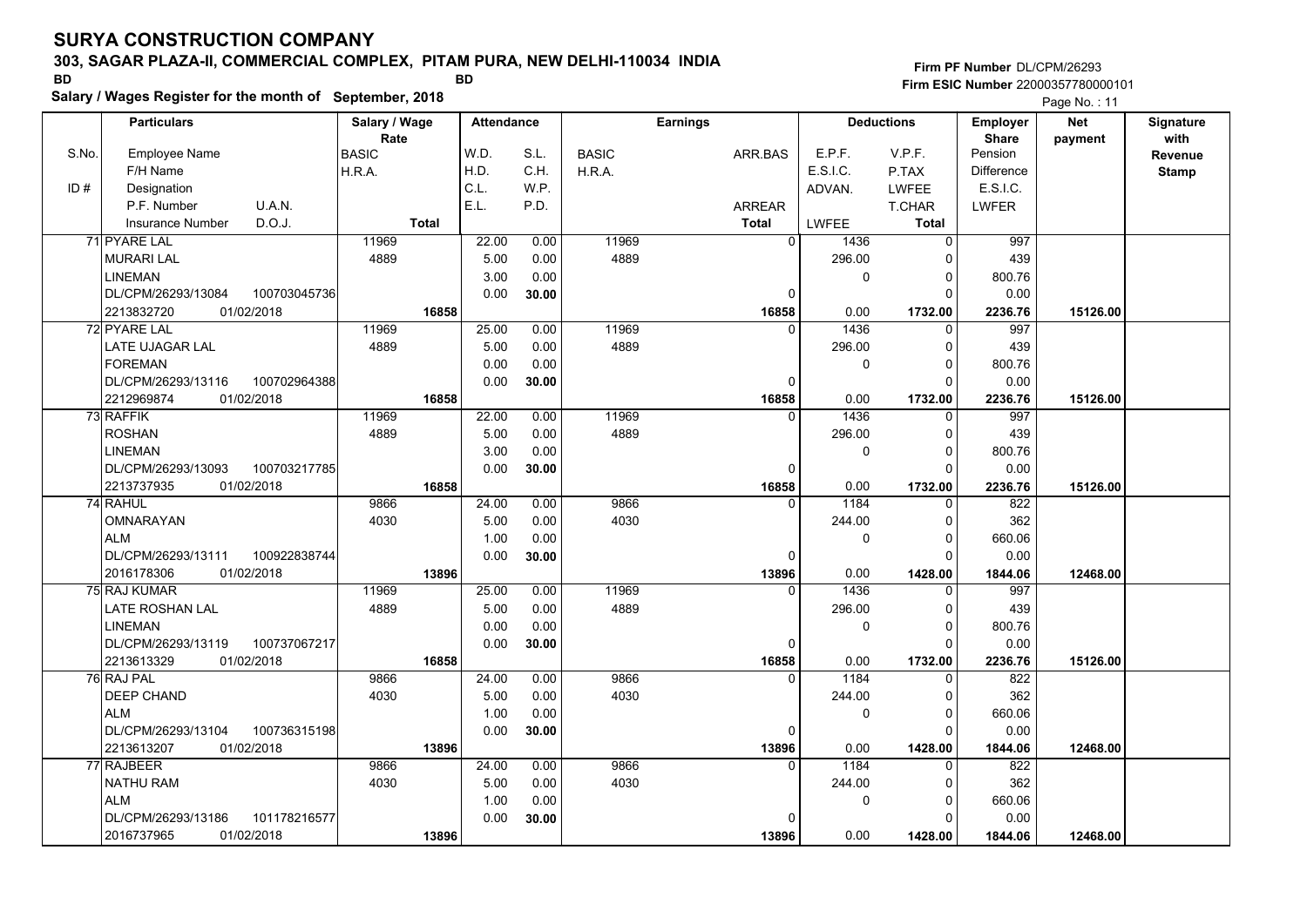#### **303, SAGAR PLAZA-II, COMMERCIAL COMPLEX, PITAM PURA, NEW DELHI-110034 INDIA**

**Salary / Wages Register for the month of September, 2018 BD BD**

### **Firm PF Number**DL/CPM/26293**Firm ESIC Number** 22000357780000101

|       | <b>Particulars</b>                 | Salary / Wage | <b>Attendance</b> |       |              | <b>Earnings</b> |                        | <b>Deductions</b> | <b>Employer</b>               | <b>Net</b> | Signature    |
|-------|------------------------------------|---------------|-------------------|-------|--------------|-----------------|------------------------|-------------------|-------------------------------|------------|--------------|
| S.No. |                                    | Rate          | W.D.              | S.L.  |              |                 | E.P.F.                 | V.P.F.            | <b>Share</b><br>Pension       | payment    | with         |
|       | <b>Employee Name</b>               | <b>BASIC</b>  | H.D.              | C.H.  | <b>BASIC</b> | ARR.BAS         | E.S.I.C.               |                   |                               |            | Revenue      |
|       | F/H Name                           | H.R.A.        | C.L.              |       | H.R.A.       |                 |                        | P.TAX             | <b>Difference</b><br>E.S.I.C. |            | <b>Stamp</b> |
| ID#   | Designation                        |               |                   | WP.   |              |                 | ADVAN.                 | <b>LWFEE</b>      |                               |            |              |
|       | U.A.N.<br>P.F. Number              |               | E.L.              | P.D.  |              | ARREAR          |                        | T.CHAR            | <b>LWFER</b>                  |            |              |
|       | D.O.J.<br><b>Insurance Number</b>  | <b>Total</b>  |                   |       |              | <b>Total</b>    | <b>LWFEE</b>           | Total             |                               |            |              |
|       | 78 RAJENDER                        | 11969         | 22.00             | 0.00  | 11969        |                 | $\overline{0}$<br>1436 | $\mathbf 0$       | 997                           |            |              |
|       | <b>ISHWAR SINGH</b>                | 4889          | 5.00              | 0.00  | 4889         |                 | 296.00                 | 0                 | 439                           |            |              |
|       | <b>LINEMAN</b>                     |               | 3.00              | 0.00  |              |                 | 0                      | $\mathbf 0$       | 800.76                        |            |              |
|       | 100702873977<br>DL/CPM/26293/13223 |               | 0.00              | 30.00 |              | 0               |                        | $\Omega$          | 0.00                          |            |              |
|       | 2213623431<br>01/02/2018           | 16858         |                   |       |              | 16858           | 0.00                   | 1732.00           | 2236.76                       | 15126.00   |              |
|       | 79 RAJPAL                          | 11969         | 25.00             | 0.00  | 11969        |                 | 1436<br>$\Omega$       | $\mathbf 0$       | 997                           |            |              |
|       | <b>LATE DEVI DAS</b>               | 4889          | 5.00              | 0.00  | 4889         |                 | 296.00                 | $\mathbf 0$       | 439                           |            |              |
|       | <b>LINEMAN</b>                     |               | 0.00              | 0.00  |              |                 | 0                      | $\mathbf 0$       | 800.76                        |            |              |
|       | DL/CPM/26293/13100<br>100888672662 |               | 0.00              | 30.00 |              | $\Omega$        |                        | $\Omega$          | 0.00                          |            |              |
|       | 2016120607<br>01/02/2018           | 16858         |                   |       |              | 16858           | 0.00                   | 1732.00           | 2236.76                       | 15126.00   |              |
|       | 80 RAJPAL                          | 9866          | 24.00             | 0.00  | 9866         |                 | 1184                   | 0                 | 822                           |            |              |
|       | <b>RAM KISHAN</b>                  | 4030          | 5.00              | 0.00  | 4030         |                 | 244.00                 | $\mathbf 0$       | 362                           |            |              |
|       | <b>ALM</b>                         |               | 1.00              | 0.00  |              |                 | 0                      | $\mathbf 0$       | 660.06                        |            |              |
|       | DL/CPM/26293/13108<br>100737904416 |               | 0.00              | 30.00 |              | $\Omega$        |                        | $\Omega$          | 0.00                          |            |              |
|       | 2207262221<br>01/02/2018           | 13896         |                   |       |              | 13896           | 0.00                   | 1428.00           | 1844.06                       | 12468.00   |              |
|       | 81 RAKESH KUMAR                    | 9866          | 25.00             | 0.00  | 9866         | $\Omega$        | 1184                   | $\mathbf 0$       | 822                           |            |              |
|       | OM NARAYAN                         | 4030          | 5.00              | 0.00  | 4030         |                 | 244.00                 | $\mathbf 0$       | 362                           |            |              |
|       | <b>ALM</b>                         |               | 0.00              | 0.00  |              |                 | 0                      | $\mathbf 0$       | 660.06                        |            |              |
|       | DL/CPM/26293/13131<br>100737571934 |               | 0.00              | 30.00 |              | $\Omega$        |                        | $\Omega$          | 0.00                          |            |              |
|       | 2213613167<br>01/02/2018           | 13896         |                   |       |              | 13896           | 0.00                   | 1428.00           | 1844.06                       | 12468.00   |              |
|       | 82 RAM KUMAR                       | 11969         | 20.00             | 0.00  | 9575         |                 | 1149<br>$\Omega$       | $\Omega$          | 798                           |            |              |
|       | RAM JANAM CHAUHAN                  | 4889          | 4.00              | 0.00  | 3911         |                 | 236.00                 | $\Omega$          | 351                           |            |              |
|       | <b>LINEMAN</b>                     |               | 0.00              | 6.00  |              |                 | 0                      | $\mathbf 0$       | 640.59                        |            |              |
|       | DL/CPM/26293/13091<br>100737901165 |               | 0.00              | 24.00 |              | 0               |                        | $\Omega$          | 0.00                          |            |              |
|       | 1107262184<br>01/02/2018           | 16858         |                   |       |              | 13486           | 0.00                   | 1385.00           | 1789.59                       | 12101.00   |              |
|       | 83 RAM LAKHAN                      | 11969         | 25.00             | 0.00  | 11969        | $\Omega$        | 1436                   | 0                 | 997                           |            |              |
|       | LATE KAMATA                        | 4889          | 5.00              | 0.00  | 4889         |                 | 296.00                 | 0                 | 439                           |            |              |
|       | <b>FOREMAN</b>                     |               | 0.00              | 0.00  |              |                 | 0                      | 0                 | 800.76                        |            |              |
|       | DL/CPM/26293/13117<br>100702960247 |               | 0.00              | 30.00 |              | $\Omega$        |                        | $\Omega$          | 0.00                          |            |              |
|       | 2207262195<br>01/02/2018           | 16858         |                   |       |              | 16858           | 0.00                   | 1732.00           | 2236.76                       | 15126.00   |              |
|       | 84 RAMANAND SAW                    | 11969         | 24.00             | 0.00  | 11969        | 0               | 1436                   | 0                 | 997                           |            |              |
|       | RAMESHWER SAW                      | 4889          | 5.00              | 0.00  | 4889         |                 | 296.00                 | $\mathbf 0$       | 439                           |            |              |
|       | <b>LINEMAN</b>                     |               | 1.00              | 0.00  |              |                 | 0                      | $\mathbf 0$       | 800.76                        |            |              |
|       | DL/CPM/26293/13087<br>100703193673 |               | 0.00              | 30.00 |              | O               |                        | $\Omega$          | 0.00                          |            |              |
|       | 01/02/2018<br>2213613226           | 16858         |                   |       |              | 16858           | 0.00                   | 1732.00           | 2236.76                       | 15126.00   |              |
|       |                                    |               |                   |       |              |                 |                        |                   |                               |            |              |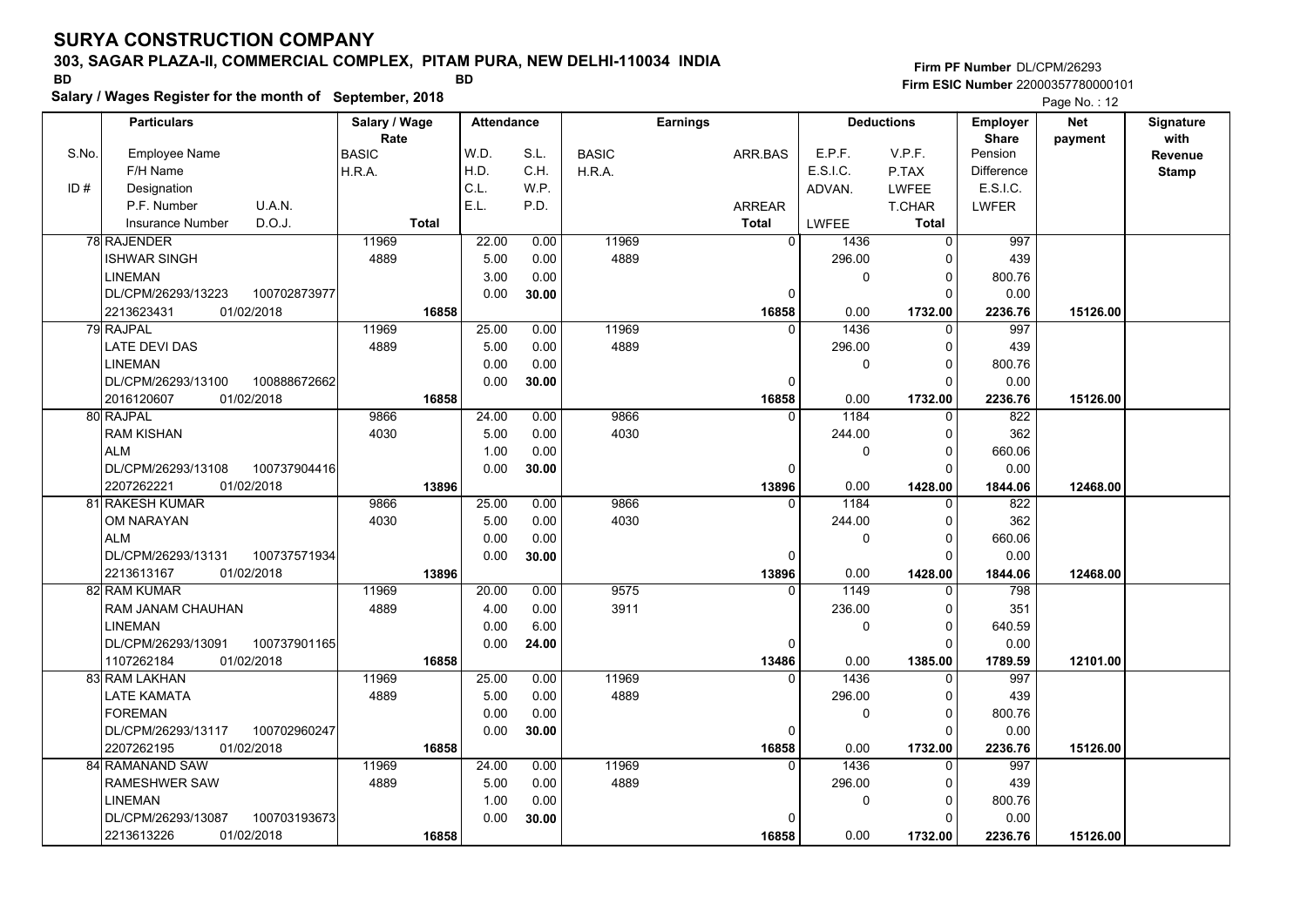### **303, SAGAR PLAZA-II, COMMERCIAL COMPLEX, PITAM PURA, NEW DELHI-110034 INDIA**

**Salary / Wages Register for the month of September, 2018 BD BD**

**Firm PF Number**DL/CPM/26293**Firm ESIC Number** 22000357780000101

|                          |                                                                                                                                                                                                                                                                                                                          |                                                                                                                                                                 |                                                                          |                                                                                                         |                                                      |                                                                 |          |                                          |                                                                 | Page No.: 13                                                                   |                                                                    |           |
|--------------------------|--------------------------------------------------------------------------------------------------------------------------------------------------------------------------------------------------------------------------------------------------------------------------------------------------------------------------|-----------------------------------------------------------------------------------------------------------------------------------------------------------------|--------------------------------------------------------------------------|---------------------------------------------------------------------------------------------------------|------------------------------------------------------|-----------------------------------------------------------------|----------|------------------------------------------|-----------------------------------------------------------------|--------------------------------------------------------------------------------|--------------------------------------------------------------------|-----------|
| <b>Particulars</b>       | Salary / Wage                                                                                                                                                                                                                                                                                                            |                                                                                                                                                                 | <b>Attendance</b>                                                        |                                                                                                         |                                                      | <b>Earnings</b>                                                 |          |                                          |                                                                 | <b>Net</b><br>Employer                                                         |                                                                    | Signature |
|                          | Rate                                                                                                                                                                                                                                                                                                                     |                                                                                                                                                                 |                                                                          |                                                                                                         |                                                      |                                                                 |          |                                          |                                                                 | <b>Share</b>                                                                   | payment                                                            | with      |
|                          |                                                                                                                                                                                                                                                                                                                          |                                                                                                                                                                 |                                                                          |                                                                                                         |                                                      |                                                                 |          |                                          |                                                                 |                                                                                |                                                                    | Revenue   |
|                          |                                                                                                                                                                                                                                                                                                                          |                                                                                                                                                                 |                                                                          |                                                                                                         |                                                      |                                                                 |          |                                          |                                                                 |                                                                                |                                                                    | Stamp     |
|                          |                                                                                                                                                                                                                                                                                                                          |                                                                                                                                                                 |                                                                          |                                                                                                         |                                                      |                                                                 |          |                                          |                                                                 |                                                                                |                                                                    |           |
|                          |                                                                                                                                                                                                                                                                                                                          |                                                                                                                                                                 |                                                                          |                                                                                                         |                                                      |                                                                 |          |                                          |                                                                 |                                                                                |                                                                    |           |
|                          |                                                                                                                                                                                                                                                                                                                          |                                                                                                                                                                 |                                                                          |                                                                                                         |                                                      |                                                                 |          |                                          |                                                                 |                                                                                |                                                                    |           |
|                          | 9866                                                                                                                                                                                                                                                                                                                     |                                                                                                                                                                 |                                                                          | 0.00                                                                                                    |                                                      |                                                                 | $\Omega$ | 1184                                     | $\mathbf 0$                                                     | 822                                                                            |                                                                    |           |
| <b>CHATRU</b>            | 4030                                                                                                                                                                                                                                                                                                                     |                                                                                                                                                                 | 5.00                                                                     | 0.00                                                                                                    | 4030                                                 |                                                                 |          |                                          | $\Omega$                                                        | 362                                                                            |                                                                    |           |
| <b>ALM</b>               |                                                                                                                                                                                                                                                                                                                          |                                                                                                                                                                 |                                                                          | 0.00                                                                                                    |                                                      |                                                                 |          | 0                                        | 0                                                               |                                                                                |                                                                    |           |
|                          |                                                                                                                                                                                                                                                                                                                          |                                                                                                                                                                 |                                                                          | 30.00                                                                                                   |                                                      |                                                                 | 0        |                                          | $\Omega$                                                        | 0.00                                                                           |                                                                    |           |
| 01/02/2018<br>2016369601 |                                                                                                                                                                                                                                                                                                                          | 13896                                                                                                                                                           |                                                                          |                                                                                                         |                                                      |                                                                 | 13896    | 0.00                                     | 1428.00                                                         | 1844.06                                                                        | 12468.00                                                           |           |
|                          |                                                                                                                                                                                                                                                                                                                          |                                                                                                                                                                 |                                                                          | 0.00                                                                                                    |                                                      |                                                                 |          | 1184                                     | 0                                                               | 822                                                                            |                                                                    |           |
| <b>SURESH RAJBHAR</b>    | 4030                                                                                                                                                                                                                                                                                                                     |                                                                                                                                                                 | 5.00                                                                     | 0.00                                                                                                    | 4030                                                 |                                                                 |          | 244.00                                   | 0                                                               | 362                                                                            |                                                                    |           |
|                          |                                                                                                                                                                                                                                                                                                                          |                                                                                                                                                                 |                                                                          |                                                                                                         |                                                      |                                                                 |          | $\Omega$                                 | 0                                                               | 660.06                                                                         |                                                                    |           |
| DL/CPM/26293/13115       |                                                                                                                                                                                                                                                                                                                          |                                                                                                                                                                 |                                                                          | 30.00                                                                                                   |                                                      |                                                                 | 0        |                                          | $\Omega$                                                        | 0.00                                                                           |                                                                    |           |
| 2303057723<br>01/02/2018 |                                                                                                                                                                                                                                                                                                                          | 13896                                                                                                                                                           |                                                                          |                                                                                                         |                                                      |                                                                 | 13896    | 0.00                                     | 1428.00                                                         | 1844.06                                                                        | 12468.00                                                           |           |
|                          | 9866                                                                                                                                                                                                                                                                                                                     |                                                                                                                                                                 | 24.00                                                                    | 0.00                                                                                                    |                                                      |                                                                 | $\Omega$ | 1184                                     | $\mathbf{0}$                                                    | 822                                                                            |                                                                    |           |
| <b>AJIT KUMAR</b>        | 4030                                                                                                                                                                                                                                                                                                                     |                                                                                                                                                                 | 5.00                                                                     | 0.00                                                                                                    | 4030                                                 |                                                                 |          | 244.00                                   | 0                                                               | 362                                                                            |                                                                    |           |
| <b>ALM</b>               |                                                                                                                                                                                                                                                                                                                          |                                                                                                                                                                 | 1.00                                                                     | 0.00                                                                                                    |                                                      |                                                                 |          | 0                                        | $\mathbf 0$                                                     | 660.06                                                                         |                                                                    |           |
| DL/CPM/26293/13124       |                                                                                                                                                                                                                                                                                                                          |                                                                                                                                                                 | 0.00                                                                     | 30.00                                                                                                   |                                                      |                                                                 | $\Omega$ |                                          | $\Omega$                                                        | 0.00                                                                           |                                                                    |           |
| 2213997145<br>01/02/2018 |                                                                                                                                                                                                                                                                                                                          | 13896                                                                                                                                                           |                                                                          |                                                                                                         |                                                      |                                                                 | 13896    | 0.00                                     | 1428.00                                                         | 1844.06                                                                        | 12468.00                                                           |           |
|                          |                                                                                                                                                                                                                                                                                                                          |                                                                                                                                                                 | 25.00                                                                    |                                                                                                         |                                                      |                                                                 | $\Omega$ |                                          | $\Omega$                                                        | 997                                                                            |                                                                    |           |
| <b>PRATAP SINGH</b>      | 4889                                                                                                                                                                                                                                                                                                                     |                                                                                                                                                                 | 5.00                                                                     | 0.00                                                                                                    | 4889                                                 |                                                                 |          | 296.00                                   | $\Omega$                                                        | 439                                                                            |                                                                    |           |
| LINEMAN                  |                                                                                                                                                                                                                                                                                                                          |                                                                                                                                                                 | 0.00                                                                     | 0.00                                                                                                    |                                                      |                                                                 |          | $\Omega$                                 | 0                                                               | 800.76                                                                         |                                                                    |           |
|                          |                                                                                                                                                                                                                                                                                                                          |                                                                                                                                                                 | 0.00                                                                     | 30.00                                                                                                   |                                                      |                                                                 | 0        |                                          | $\Omega$                                                        | 0.00                                                                           |                                                                    |           |
| 2206568815<br>01/02/2018 |                                                                                                                                                                                                                                                                                                                          | 16858                                                                                                                                                           |                                                                          |                                                                                                         |                                                      |                                                                 | 16858    | 0.00                                     | 1732.00                                                         | 2236.76                                                                        | 15126.00                                                           |           |
|                          |                                                                                                                                                                                                                                                                                                                          |                                                                                                                                                                 |                                                                          | 0.00                                                                                                    |                                                      |                                                                 |          |                                          | $\Omega$                                                        | 794                                                                            |                                                                    |           |
| <b>YUSUF</b>             | 4030                                                                                                                                                                                                                                                                                                                     |                                                                                                                                                                 |                                                                          | 0.00                                                                                                    | 3896                                                 |                                                                 |          | 236.00                                   | 0                                                               | 350                                                                            |                                                                    |           |
|                          |                                                                                                                                                                                                                                                                                                                          |                                                                                                                                                                 |                                                                          |                                                                                                         |                                                      |                                                                 |          | 0                                        | $\Omega$                                                        | 638.07                                                                         |                                                                    |           |
| DL/CPM/26293/13240       |                                                                                                                                                                                                                                                                                                                          |                                                                                                                                                                 | 9.00                                                                     | 29.00                                                                                                   |                                                      |                                                                 | 0        |                                          | $\Omega$                                                        | 0.00                                                                           |                                                                    |           |
| 2214390826<br>08/03/2018 |                                                                                                                                                                                                                                                                                                                          | 13896                                                                                                                                                           |                                                                          |                                                                                                         |                                                      |                                                                 | 13433    | 0.00                                     | 1380.00                                                         | 1782.07                                                                        | 12053.00                                                           |           |
|                          | 9866                                                                                                                                                                                                                                                                                                                     |                                                                                                                                                                 | 25.00                                                                    | 0.00                                                                                                    | 9866                                                 |                                                                 | $\Omega$ | 1184                                     | 0                                                               | 822                                                                            |                                                                    |           |
| RAM YAGYA YADAV          | 4030                                                                                                                                                                                                                                                                                                                     |                                                                                                                                                                 | 5.00                                                                     | 0.00                                                                                                    | 4030                                                 |                                                                 |          | 244.00                                   | 0                                                               | 362                                                                            |                                                                    |           |
| <b>ALM</b>               |                                                                                                                                                                                                                                                                                                                          |                                                                                                                                                                 | 0.00                                                                     | 0.00                                                                                                    |                                                      |                                                                 |          | 0                                        | 0                                                               | 660.06                                                                         |                                                                    |           |
| DL/CPM/26293/12993       |                                                                                                                                                                                                                                                                                                                          |                                                                                                                                                                 | 0.00                                                                     | 30.00                                                                                                   |                                                      |                                                                 | $\Omega$ |                                          | $\Omega$                                                        | 0.00                                                                           |                                                                    |           |
| 2206570421<br>01/02/2018 |                                                                                                                                                                                                                                                                                                                          | 13896                                                                                                                                                           |                                                                          |                                                                                                         |                                                      |                                                                 | 13896    | 0.00                                     | 1428.00                                                         | 1844.06                                                                        | 12468.00                                                           |           |
|                          | 11969                                                                                                                                                                                                                                                                                                                    |                                                                                                                                                                 | 23.00                                                                    | 0.00                                                                                                    | 11969                                                |                                                                 | $\Omega$ | 1436                                     | $\Omega$                                                        | 997                                                                            |                                                                    |           |
| LATE SARDAR SINGH        | 4889                                                                                                                                                                                                                                                                                                                     |                                                                                                                                                                 | 5.00                                                                     | 0.00                                                                                                    | 4889                                                 |                                                                 |          | 296.00                                   | $\Omega$                                                        | 439                                                                            |                                                                    |           |
| <b>LINEMAN</b>           |                                                                                                                                                                                                                                                                                                                          |                                                                                                                                                                 | 2.00                                                                     | 0.00                                                                                                    |                                                      |                                                                 |          | 0                                        | 0                                                               | 800.76                                                                         |                                                                    |           |
| DL/CPM/26293/13025       |                                                                                                                                                                                                                                                                                                                          |                                                                                                                                                                 | 0.00                                                                     | 30.00                                                                                                   |                                                      |                                                                 |          |                                          | $\Omega$                                                        | 0.00                                                                           |                                                                    |           |
| 2211694133<br>01/02/2018 |                                                                                                                                                                                                                                                                                                                          | 16858                                                                                                                                                           |                                                                          |                                                                                                         |                                                      |                                                                 | 16858    | 0.00                                     | 1732.00                                                         | 2236.76                                                                        | 15126.00                                                           |           |
| S.No.                    | Employee Name<br>F/H Name<br>Designation<br>U.A.N.<br>P.F. Number<br>D.O.J.<br><b>Insurance Number</b><br><b>85 RAMESH KUMAR</b><br>DL/CPM/26293/13038<br>86 RAVI KUMAR RAJBHAR<br><b>ALM</b><br>87 RAVINDER<br>88 RAVINDER KUMAR<br>DL/CPM/26293/12942<br>89 RIZWAN<br><b>ALM</b><br>90 ROSHAN YADAV<br>91 SAJJAN SINGH | <b>BASIC</b><br>H.R.A.<br>101016589965<br>9866<br>101048823565<br>100735790800<br>11969<br>100703120270<br>9866<br>100536479718<br>100737935697<br>100702962903 | Salary / Wages Register for the month of September, 2018<br><b>Total</b> | W.D.<br>H.D.<br>C.L.<br>E.L.<br>25.00<br>0.00<br>0.00<br>22.00<br>3.00<br>0.00<br>17.00<br>3.00<br>0.00 | S.L.<br>C.H.<br>W.P.<br>P.D.<br>0.00<br>0.00<br>1.00 | <b>BASIC</b><br>H.R.A.<br>9866<br>9866<br>9866<br>11969<br>9537 |          | ARR.BAS<br><b>ARREAR</b><br><b>Total</b> | E.P.F.<br>E.S.I.C.<br>ADVAN.<br>LWFEE<br>244.00<br>1436<br>1144 | <b>Deductions</b><br>V.P.F.<br>P.TAX<br><b>LWFEE</b><br>T.CHAR<br><b>Total</b> | Pension<br><b>Difference</b><br>E.S.I.C.<br><b>LWFER</b><br>660.06 |           |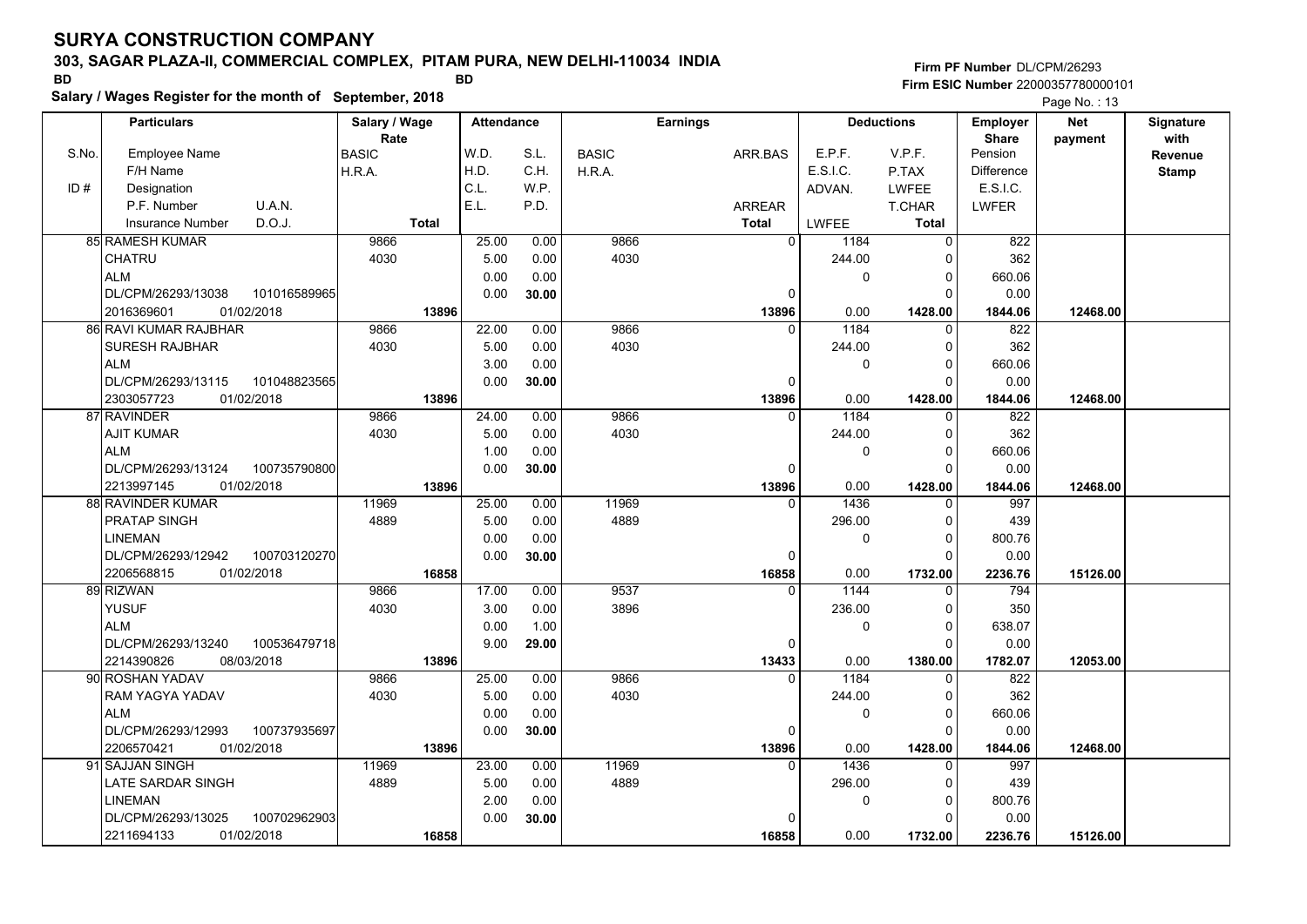#### **303, SAGAR PLAZA-II, COMMERCIAL COMPLEX, PITAM PURA, NEW DELHI-110034 INDIA**

**Salary / Wages Register for the month of September, 2018 BD BD**

**Firm PF Number**DL/CPM/26293**Firm ESIC Number** 22000357780000101

|       | <b>Particulars</b>                 | Salary / Wage        | <b>Attendance</b> |       | <b>Earnings</b> |                | <b>Deductions</b> |              | Employer                | <b>Net</b> | Signature              |
|-------|------------------------------------|----------------------|-------------------|-------|-----------------|----------------|-------------------|--------------|-------------------------|------------|------------------------|
| S.No. | Employee Name                      | Rate<br><b>BASIC</b> | W.D.              | S.L.  | <b>BASIC</b>    | ARR.BAS        | E.P.F.            | V.P.F.       | <b>Share</b><br>Pension | payment    | with<br><b>Revenue</b> |
|       | F/H Name                           | H.R.A.               | H.D.              | C.H.  | H.R.A.          |                | E.S.I.C.          | P.TAX        | <b>Difference</b>       |            | <b>Stamp</b>           |
| ID#   | Designation                        |                      | C.L.              | W.P.  |                 |                | ADVAN.            | <b>LWFEE</b> | E.S.I.C.                |            |                        |
|       | U.A.N.<br>P.F. Number              |                      | E.L.              | P.D.  |                 | <b>ARREAR</b>  |                   | T.CHAR       | <b>LWFER</b>            |            |                        |
|       | D.O.J.<br><b>Insurance Number</b>  | <b>Total</b>         |                   |       |                 | <b>Total</b>   | LWFEE             | Total        |                         |            |                        |
|       | 92 SANDEEP                         | 11969                | 23.00             | 0.00  | 11969           | $\mathbf 0$    | 1436              | 0            | 997                     |            |                        |
|       | RAM KUMAR                          | 4889                 | 5.00              | 0.00  | 4889            |                | 296.00            |              | 439                     |            |                        |
|       | <b>LINEMAN</b>                     |                      | 2.00              | 0.00  |                 |                | $\Omega$          | 0            | 800.76                  |            |                        |
|       | DL/CPM/26293/13024<br>100703164486 |                      | 0.00              | 30.00 |                 | $\mathbf 0$    |                   | $\Omega$     | 0.00                    |            |                        |
|       | 01/02/2018<br>1113011531           | 16858                |                   |       |                 | 16858          | 0.00              | 1732.00      | 2236.76                 | 15126.00   |                        |
|       | 93 SANDEEP KUMAR JAISWAL           | 11969                | 22.00             | 0.00  | 11969           | 0              | 1436              | 0            | 997                     |            |                        |
|       | OM PRAKASH JAISWAL                 | 4889                 | 5.00              | 0.00  | 4889            |                | 296.00            | $\Omega$     | 439                     |            |                        |
|       | <b>LINEMAN</b>                     |                      | 3.00              | 0.00  |                 |                | $\mathbf{0}$      | $\Omega$     | 800.76                  |            |                        |
|       | DL/CPM/26293/12971<br>100727142628 |                      | 0.00              | 30.00 |                 | $\mathbf 0$    |                   | $\Omega$     | 0.00                    |            |                        |
|       | 2015973102<br>01/02/2018           | 16858                |                   |       |                 | 16858          | 0.00              | 1732.00      | 2236.76                 | 15126.00   |                        |
|       | 94 SANJEET JHA                     | 9866                 | 25.00             | 0.00  | 9866            | $\Omega$       | 1184              | 0            | 822                     |            |                        |
|       | LATE VIDUR JHA                     | 4030                 | 5.00              | 0.00  | 4030            |                | 244.00            | $\Omega$     | 362                     |            |                        |
|       | <b>ALM</b>                         |                      | 0.00              | 0.00  |                 |                | $\mathbf{0}$      | $\Omega$     | 660.06                  |            |                        |
|       | DL/CPM/26293/12977<br>100702964553 |                      | 0.00              | 30.00 |                 | $\mathbf 0$    |                   | $\Omega$     | 0.00                    |            |                        |
|       | 2012723623<br>01/02/2018           | 13896                |                   |       |                 | 13896          | 0.00              | 1428.00      | 1844.06                 | 12468.00   |                        |
|       | 95 SATISH KUMAR                    | 11969                | 23.00             | 0.00  | 11969           | $\Omega$       | 1436              | 0            | 997                     |            |                        |
|       | LATE SUBEY SINGH                   | 4889                 | 5.00              | 0.00  | 4889            |                | 296.00            | $\Omega$     | 439                     |            |                        |
|       | <b>LINEMAN</b>                     |                      | 2.00              | 0.00  |                 |                | $\Omega$          | $\Omega$     | 800.76                  |            |                        |
|       | DL/CPM/26293/13121<br>100702964065 |                      | 0.00              | 30.00 |                 | $\mathbf 0$    |                   | $\Omega$     | 0.00                    |            |                        |
|       | 2213905895<br>01/02/2018           | 16858                |                   |       |                 | 16858          | 0.00              | 1732.00      | 2236.76                 | 15126.00   |                        |
|       | 96 SATYWAN                         | 9866                 | 24.00             | 0.00  | 9866            | $\overline{0}$ | 1184              | $\Omega$     | 822                     |            |                        |
|       | SAWROOP SINGH                      | 4030                 | 5.00              | 0.00  | 4030            |                | 244.00            | $\Omega$     | 362                     |            |                        |
|       | <b>ALM</b>                         |                      | 1.00              | 0.00  |                 |                | $\mathbf 0$       | 0            | 660.06                  |            |                        |
|       | DL/CPM/26293/13105<br>100738267043 |                      | 0.00              | 30.00 |                 | 0              |                   | 0            | 0.00                    |            |                        |
|       | 2212579232<br>01/02/2018           | 13896                |                   |       |                 | 13896          | 0.00              | 1428.00      | 1844.06                 | 12468.00   |                        |
|       | 97 SHIV SARAN                      | 9866                 | 25.00             | 0.00  | 9866            | $\Omega$       | 1184              | $\Omega$     | 822                     |            |                        |
|       | HARPAL SINGH                       | 4030                 | 5.00              | 0.00  | 4030            |                | 244.00            | 0            | 362                     |            |                        |
|       | <b>ALM</b>                         |                      | 0.00              | 0.00  |                 |                | 0                 | 0            | 660.06                  |            |                        |
|       | DL/CPM/26293/12995<br>100702863352 |                      | 0.00              | 30.00 |                 | 0              |                   | $\Omega$     | 0.00                    |            |                        |
|       | 2207256138<br>01/02/2018           | 13896                |                   |       |                 | 13896          | 0.00              | 1428.00      | 1844.06                 | 12468.00   |                        |
|       | 98 SHIVSHANKAR                     | 9866                 | 24.00             | 0.00  | 9866            | $\Omega$       | 1184              | $\Omega$     | 822                     |            |                        |
|       | LATE CHAVDHARI RAM                 | 4030                 | 5.00              | 0.00  | 4030            |                | 244.00            | 0            | 362                     |            |                        |
|       | <b>ALM</b>                         |                      | 1.00              | 0.00  |                 |                | $\mathbf{0}$      | 0            | 660.06                  |            |                        |
|       | DL/CPM/26293/13035<br>100702958998 |                      | 0.00              | 30.00 |                 | 0              |                   | U            | 0.00                    |            |                        |
|       | 2207262218<br>01/02/2018           | 13896                |                   |       |                 | 13896          | 0.00              | 1428.00      | 1844.06                 | 12468.00   |                        |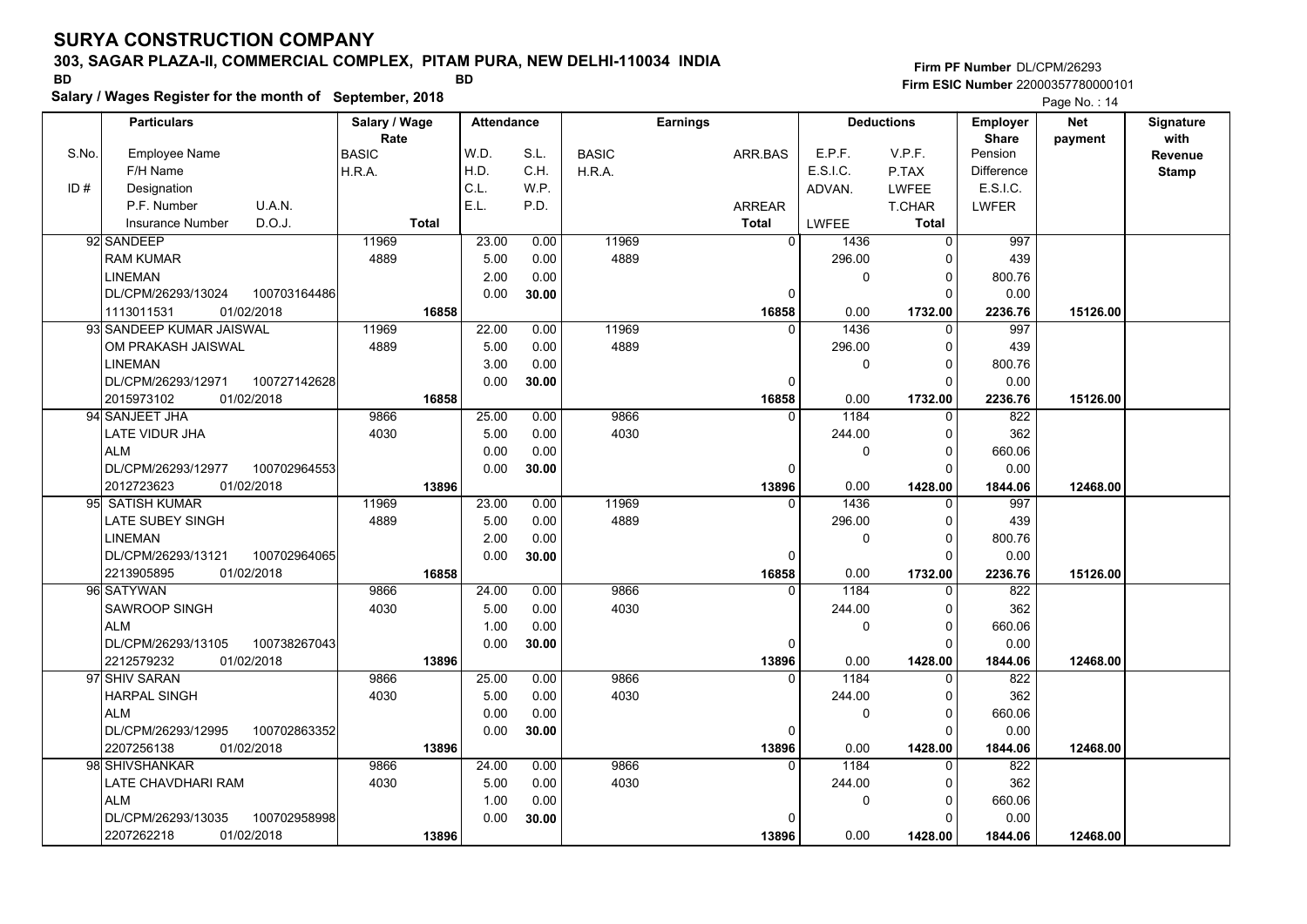### **303, SAGAR PLAZA-II, COMMERCIAL COMPLEX, PITAM PURA, NEW DELHI-110034 INDIA**

**Salary / Wages Register for the month of September, 2018 BD BD**

### **Firm PF Number**DL/CPM/26293**Firm ESIC Number** 22000357780000101

|       | <b>Particulars</b>                                   | Salary / Wage        | <b>Attendance</b> |              | <b>Earnings</b> |                         | <b>Deductions</b> |                         | Employer                | <b>Net</b> | Signature       |
|-------|------------------------------------------------------|----------------------|-------------------|--------------|-----------------|-------------------------|-------------------|-------------------------|-------------------------|------------|-----------------|
| S.No. | <b>Employee Name</b>                                 | Rate<br><b>BASIC</b> | W.D.              | S.L.         | <b>BASIC</b>    | ARR.BAS                 | E.P.F.            | V.P.F.                  | <b>Share</b><br>Pension | payment    | with<br>Revenue |
|       | F/H Name                                             | H.R.A.               | H.D.              | C.H.         | H.R.A.          |                         | E.S.I.C.          | P.TAX                   | <b>Difference</b>       |            |                 |
| ID#   | Designation                                          |                      | C.L.              | W.P.         |                 |                         | ADVAN.            | <b>LWFEE</b>            | E.S.I.C.                |            | <b>Stamp</b>    |
|       | U.A.N.<br>P.F. Number                                |                      | E.L.              | P.D.         |                 | <b>ARREAR</b>           |                   | T.CHAR                  | <b>LWFER</b>            |            |                 |
|       | D.O.J.<br><b>Insurance Number</b>                    | <b>Total</b>         |                   |              |                 | <b>Total</b>            | <b>LWFEE</b>      | <b>Total</b>            |                         |            |                 |
|       | 99 SHRI PAL                                          | 11969                | 25.00             | 0.00         | 11969           | $\Omega$                | 1436              | $\mathbf 0$             | 997                     |            |                 |
|       | LATE CHOHAL SINGH                                    | 4889                 |                   |              | 4889            |                         | 296.00            | $\Omega$                |                         |            |                 |
|       |                                                      |                      | 5.00              | 0.00<br>0.00 |                 |                         |                   | $\Omega$                | 439                     |            |                 |
|       | <b>LINEMAN</b><br>DL/CPM/26293/13078<br>100737050502 |                      | 0.00<br>0.00      |              |                 | $\mathbf 0$             | 0                 | $\Omega$                | 800.76<br>0.00          |            |                 |
|       | 2207256149<br>01/02/2018                             | 16858                |                   | 30.00        |                 |                         |                   |                         |                         |            |                 |
|       |                                                      | 9866                 |                   |              | 9866            | 16858<br>$\Omega$       | 0.00<br>1184      | 1732.00<br>$\mathbf{0}$ | 2236.76                 | 15126.00   |                 |
|       | 100 SONU                                             |                      | 25.00             | 0.00         |                 |                         |                   |                         | 822                     |            |                 |
|       | JAI BHAGWAN                                          | 4030                 | 5.00              | 0.00         | 4030            |                         | 244.00            | $\Omega$                | 362                     |            |                 |
|       | <b>ALM</b>                                           |                      | 0.00              | 0.00         |                 |                         | 0                 | $\Omega$<br>$\Omega$    | 660.06                  |            |                 |
|       | DL/CPM/26293/13185<br>101180664139                   |                      | 0.00              | 30.00        |                 | $\Omega$                |                   |                         | 0.00                    |            |                 |
|       | 2016692396<br>01/02/2018<br>101 SUBHASH SAH          | 13896<br>9866        |                   |              |                 | 13896<br>$\Omega$       | 0.00<br>1184      | 1428.00<br>$\mathbf{0}$ | 1844.06                 | 12468.00   |                 |
|       |                                                      |                      | 24.00             | 0.00         | 9866            |                         |                   |                         | 822                     |            |                 |
|       | LATE JAI RAM SAH                                     | 4030                 | 5.00<br>1.00      | 0.00         | 4030            |                         | 244.00            | $\Omega$<br>$\Omega$    | 362                     |            |                 |
|       | <b>ALM</b>                                           |                      |                   | 0.00         |                 |                         | 0                 | $\Omega$                | 660.06                  |            |                 |
|       | DL/CPM/26293/13034<br>100702959937                   |                      | 0.00              | 30.00        |                 | $\Omega$                |                   |                         | 0.00                    |            |                 |
|       | 01/02/2018<br>2210045413<br>102 SUBHASH THAKUR       | 13896<br>11969       | 24.00             | 0.00         | 11969           | 13896<br>$\Omega$       | 0.00<br>1436      | 1428.00<br>0            | 1844.06<br>997          | 12468.00   |                 |
|       | PRAMOD THAKUR                                        | 4889                 |                   | 0.00         | 4889            |                         | 296.00            | $\Omega$                | 439                     |            |                 |
|       |                                                      |                      | 5.00              | 0.00         |                 |                         | 0                 | $\Omega$                | 800.76                  |            |                 |
|       | <b>LINEMAN</b>                                       |                      | 1.00              |              |                 |                         |                   | $\Omega$                |                         |            |                 |
|       | DL/CPM/26293/13085<br>100703118582<br>2213737936     |                      | 0.00              | 30.00        |                 | $\Omega$                |                   |                         | 0.00                    |            |                 |
|       | 01/02/2018<br>103 SULTAN SINGH TOMER                 | 16858<br>11969       | 24.00             | 0.00         | 11969           | 16858<br>$\overline{0}$ | 0.00<br>1436      | 1732.00<br>$\Omega$     | 2236.76<br>997          | 15126.00   |                 |
|       |                                                      |                      |                   |              |                 |                         |                   | $\Omega$                |                         |            |                 |
|       | LATE BHAWAR SINGH                                    | 4889                 | 5.00              | 0.00         | 4889            |                         | 296.00            | $\Omega$                | 439                     |            |                 |
|       | <b>LINEMAN</b>                                       |                      | 1.00              | 0.00         |                 |                         | 0                 | $\Omega$                | 800.76                  |            |                 |
|       | DL/CPM/26293/13022<br>100737048565                   |                      | 0.00              | 30.00        |                 | $\pmb{0}$               |                   |                         | 0.00                    |            |                 |
|       | 2211830679<br>01/02/2018                             | 16858<br>9866        | 25.00             |              | 9866            | 16858<br>$\Omega$       | 0.00<br>1184      | 1732.00                 | 2236.76                 | 15126.00   |                 |
|       | 104 SUMIT KUMAR DAHIYA                               |                      |                   | 0.00         |                 |                         |                   | $\Omega$<br>$\Omega$    | 822                     |            |                 |
|       | <b>CHANDER BHAN</b>                                  | 4030                 | 5.00              | 0.00         | 4030            |                         | 244.00            |                         | 362                     |            |                 |
|       | <b>ALM</b>                                           |                      | 0.00              | 0.00         |                 |                         | 0                 | $\Omega$                | 660.06                  |            |                 |
|       | 100736199372<br>DL/CPM/26293/13129                   |                      | 0.00              | 30.00        |                 | 0                       |                   | $\Omega$                | 0.00                    |            |                 |
|       | 2213756787<br>01/02/2018                             | 13896                |                   |              |                 | 13896                   | 0.00              | 1428.00                 | 1844.06                 | 12468.00   |                 |
|       | 105 SUNIL KR PANDAY                                  | 11969                | 24.00             | 0.00         | 11969           | $\Omega$                | 1436              | $\Omega$                | 997                     |            |                 |
|       | <b>HARI PD PANDAY</b>                                | 4889                 | 5.00              | 0.00         | 4889            |                         | 296.00            | $\Omega$                | 439                     |            |                 |
|       | <b>LINEMAN</b>                                       |                      | 1.00              | 0.00         |                 |                         | 0                 | $\Omega$                | 800.76                  |            |                 |
|       | DL/CPM/26293/12949<br>100736611959                   |                      | 0.00              | 30.00        |                 | 0                       |                   | $\Omega$                | 0.00                    |            |                 |
|       | 2206570418<br>01/02/2018                             | 16858                |                   |              |                 | 16858                   | 0.00              | 1732.00                 | 2236.76                 | 15126.00   |                 |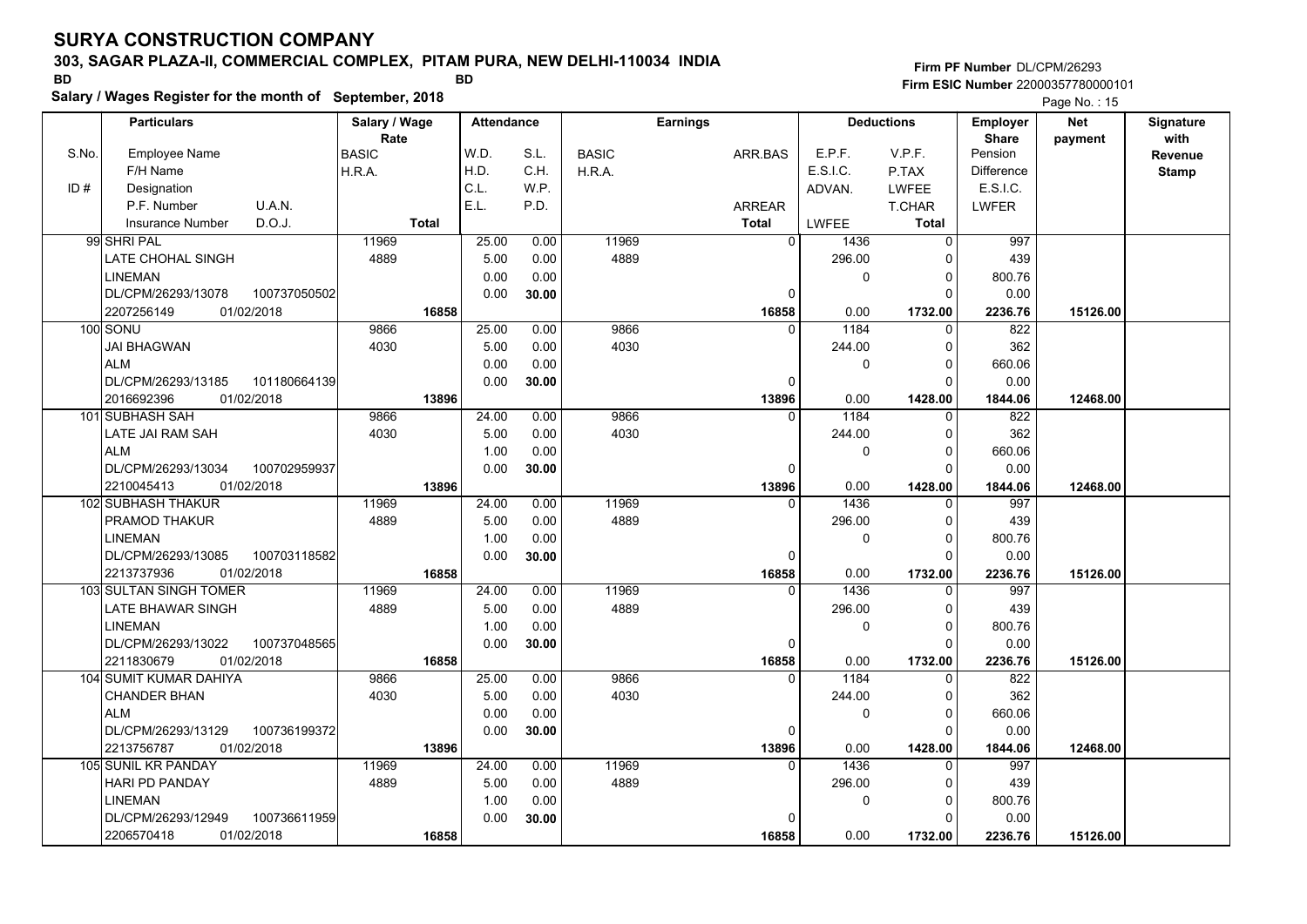### **303, SAGAR PLAZA-II, COMMERCIAL COMPLEX, PITAM PURA, NEW DELHI-110034 INDIA**

**Salary / Wages Register for the month of September, 2018 BD BD**

**Firm PF Number**DL/CPM/26293**Firm ESIC Number** 22000357780000101

|       | Salary / Wages Register for the month of September, 2018 |               |              |                   |       |              |                 |                        |                   | Page No.: 16    |            |                  |
|-------|----------------------------------------------------------|---------------|--------------|-------------------|-------|--------------|-----------------|------------------------|-------------------|-----------------|------------|------------------|
|       | <b>Particulars</b>                                       | Salary / Wage |              | <b>Attendance</b> |       |              | <b>Earnings</b> |                        | <b>Deductions</b> | <b>Employer</b> | <b>Net</b> | <b>Signature</b> |
|       |                                                          | Rate          |              |                   |       |              |                 |                        |                   | <b>Share</b>    | payment    | with             |
| S.No. | Employee Name                                            | <b>BASIC</b>  |              | W.D.              | S.L.  | <b>BASIC</b> | ARR.BAS         | E.P.F.                 | V.P.F.            | Pension         |            | Revenue          |
|       | F/H Name                                                 | H.R.A.        |              | H.D.              | C.H.  | H.R.A.       |                 | E.S.I.C.               | P.TAX             | Difference      |            | Stamp            |
| ID#   | Designation                                              |               |              | C.L.              | W.P.  |              |                 | ADVAN.                 | <b>LWFEE</b>      | E.S.I.C.        |            |                  |
|       | U.A.N.<br>P.F. Number                                    |               |              | E.L.              | P.D.  |              | ARREAR          |                        | <b>T.CHAR</b>     | LWFER           |            |                  |
|       | D.O.J.<br>Insurance Number                               |               | <b>Total</b> |                   |       |              | <b>Total</b>    | <b>LWFEE</b>           | Total             |                 |            |                  |
|       | 106 SURENDER                                             | 9866          |              | 24.00             | 0.00  | 9866         |                 | $\overline{0}$<br>1184 | $\Omega$          | 822             |            |                  |
|       | <b>CHANDGI RAM</b>                                       | 4030          |              | 5.00              | 0.00  | 4030         |                 | 244.00                 |                   | 362             |            |                  |
|       | ALM                                                      |               |              | 1.00              | 0.00  |              |                 | 0                      | 0                 | 660.06          |            |                  |
|       | 100702763554<br>DL/CPM/26293/13107                       |               |              | 0.00              | 30.00 |              |                 | $\mathbf 0$            | $\Omega$          | 0.00            |            |                  |
|       | 01/02/2018<br>2211620795                                 |               | 13896        |                   |       |              | 13896           | 0.00                   | 1428.00           | 1844.06         | 12468.00   |                  |
|       | 107 SURENDER SHARMA                                      | 11969         |              | 24.00             | 0.00  | 11969        |                 | 1436                   | 0                 | 997             |            |                  |
|       | <b>JAI CHAND</b>                                         | 4889          |              | 5.00              | 0.00  | 4889         |                 | 296.00                 | O                 | 439             |            |                  |
|       | <b>LINEMAN</b>                                           |               |              | 1.00              | 0.00  |              |                 | $\pmb{0}$              |                   | 800.76          |            |                  |
|       | DL/CPM/26293/12955<br>100702883474                       |               |              | 0.00              | 30.00 |              |                 | 0                      | $\Omega$          | 0.00            |            |                  |
|       | 2212840958<br>01/02/2018                                 |               | 16858        |                   |       |              | 16858           | 0.00                   | 1732.00           | 2236.76         | 15126.00   |                  |
|       | 108 SURENDER SINGH                                       | 9866          |              | 24.00             | 0.00  | 9866         |                 | 1184<br>$\Omega$       | $\mathbf{0}$      | 822             |            |                  |
|       | MAAN SINGH                                               | 4030          |              | 5.00              | 0.00  | 4030         |                 | 244.00                 | 0                 | 362             |            |                  |
|       | <b>ALM</b>                                               |               |              | 1.00              | 0.00  |              |                 | $\mathbf 0$            | $\Omega$          | 660.06          |            |                  |
|       | DL/CPM/26293/13219<br>100737215691                       |               |              | 0.00              | 30.00 |              |                 | $\Omega$               | $\Omega$          | 0.00            |            |                  |
|       | 2206585064<br>01/02/2018                                 |               | 13896        |                   |       |              | 13896           | 0.00                   | 1428.00           | 1844.06         | 12468.00   |                  |
|       | 109 SURENDRA                                             | 11969         |              | 25.00             | 0.00  | 11969        |                 | $\Omega$<br>1436       | $\Omega$          | 997             |            |                  |
|       | <b>KALLU RAM</b>                                         | 4889          |              | 5.00              | 0.00  | 4889         |                 | 296.00                 | 0                 | 439             |            |                  |
|       | <b>LINEMAN</b>                                           |               |              | 0.00              | 0.00  |              |                 | $\pmb{0}$              | 0                 | 800.76          |            |                  |
|       | 100702912463<br>DL/CPM/26293/13094                       |               |              | 0.00              | 30.00 |              |                 | 0                      | $\Omega$          | 0.00            |            |                  |
|       | 01/02/2018<br>2213791370                                 |               | 16858        |                   |       |              | 16858           | 0.00                   | 1732.00           | 2236.76         | 15126.00   |                  |
|       | 110 TRIBHUWAN PRASAD                                     | 11969         |              | 21.00             | 0.00  | 9575         |                 | 1149                   |                   | 798             |            |                  |
|       | <b>VISHWANATH PRASAD</b>                                 | 4889          |              | 3.00              | 0.00  | 3911         |                 | 236.00                 | 0                 | 351             |            |                  |
|       | <b>LINEMAN</b>                                           |               |              | 0.00              | 6.00  |              |                 | $\mathbf 0$            | $\Omega$          | 640.59          |            |                  |
|       | DL/CPM/26293/13088<br>100738874044                       |               |              | 0.00              | 24.00 |              |                 | $\mathbf 0$            | $\Omega$          | 0.00            |            |                  |
|       | 2213786178<br>01/02/2018                                 |               | 16858        |                   |       |              | 13486           | 0.00                   | 1385.00           | 1789.59         | 12101.00   |                  |
|       | 111 VINIT SHARMA                                         | 9866          |              | 25.00             | 0.00  | 9866         |                 | 1184<br>$\Omega$       | $\Omega$          | 822             |            |                  |
|       | MUKESH SHARMA                                            | 4030          |              | 5.00              | 0.00  | 4030         |                 | 244.00                 | $\Omega$          | 362             |            |                  |
|       | <b>ALM</b>                                               |               |              | 0.00              | 0.00  |              |                 | $\mathbf 0$            | $\Omega$          | 660.06          |            |                  |
|       | DL/CPM/26293/13102<br>100703039661                       |               |              | 0.00              | 30.00 |              |                 | $\Omega$               | $\Omega$          | 0.00            |            |                  |
|       | 2213664708<br>01/02/2018                                 |               | 13896        |                   |       |              | 13896           | 0.00                   | 1428.00           | 1844.06         | 12468.00   |                  |
|       | 112 VINOD KUMAR                                          | 24850         |              | 25.00             | 0.00  | 24850        |                 | $\Omega$<br>$\Omega$   | $\Omega$          | $\Omega$        |            |                  |
|       | RAMVEER SINGH                                            | 10150         |              | 5.00              | 0.00  | 10150        |                 | 0.00                   | $\Omega$          | $\Omega$        |            |                  |
|       | SAFETY ENGG                                              |               |              | 0.00              | 0.00  |              |                 | 0                      | $\Omega$          | 0.00            |            |                  |
|       |                                                          |               |              | 0.00              | 30.00 |              |                 | $\Omega$               |                   | 0.00            |            |                  |
|       | <b>EXEMPTED</b><br>01/02/2018                            |               | 35000        |                   |       |              | 35000           | 0.00                   | 0.00              | 0.00            | 35000.00   |                  |